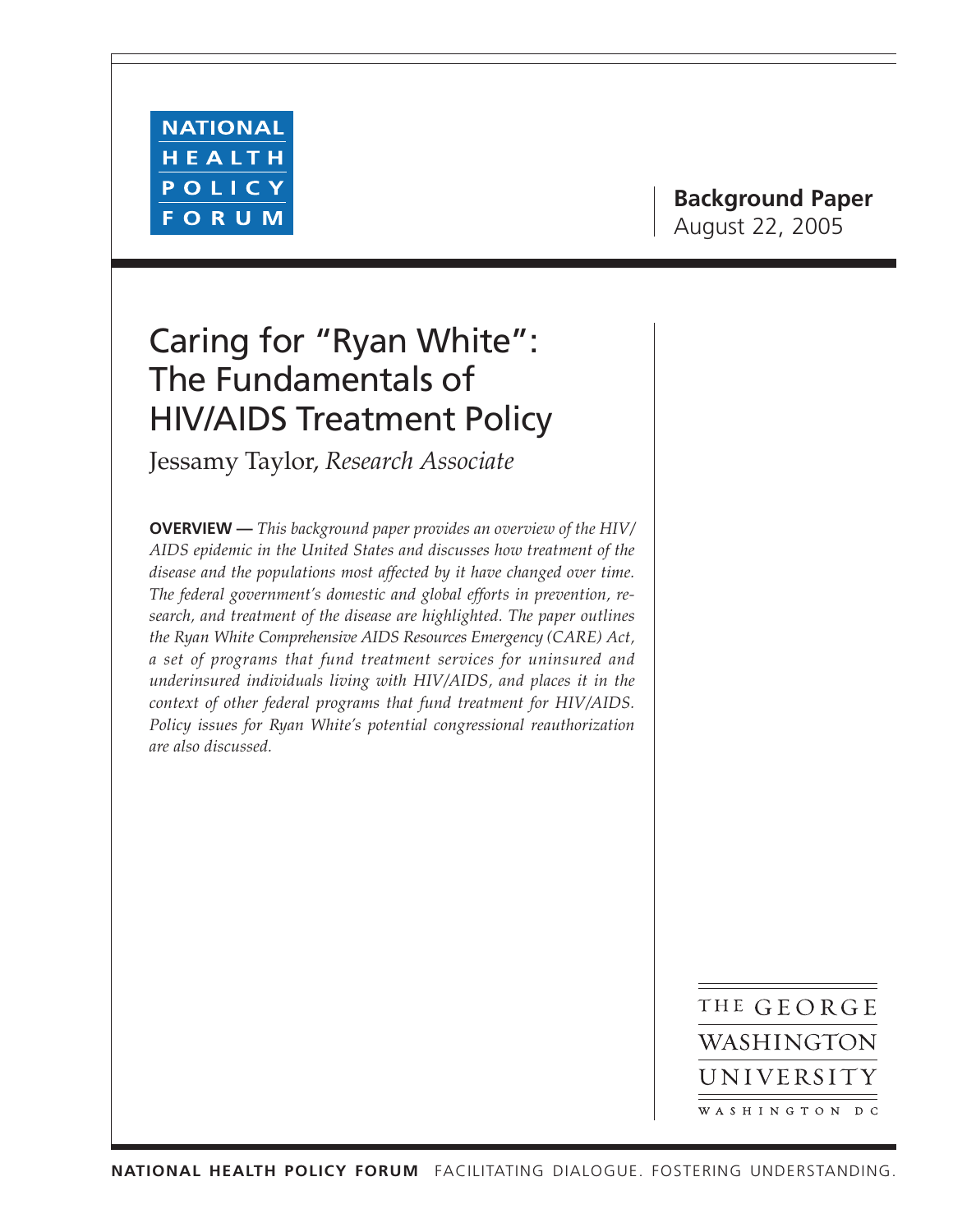# Contents

| Figure 1: Estimated HIV Infection Incidence and                                                            |  |
|------------------------------------------------------------------------------------------------------------|--|
| Figure 2: Percentage of New AIDS Cases in 2003,<br>by Race/Ethnicity, Gender, and Transmission Category  9 |  |
|                                                                                                            |  |
| Figure 3: Federal Funding of HIV/AIDS for FY 2005  10                                                      |  |
|                                                                                                            |  |
|                                                                                                            |  |
|                                                                                                            |  |
|                                                                                                            |  |
| Figure 4: Ryan White CARE Act Funding by Title, FY 2005  17                                                |  |
|                                                                                                            |  |
|                                                                                                            |  |
|                                                                                                            |  |
|                                                                                                            |  |
| Part F: Provider Training, Dental                                                                          |  |
| Table 1: Ryan White Care Act Federal                                                                       |  |
| Appropriations by Title, Fiscal Years 1995-2006  24                                                        |  |
|                                                                                                            |  |
| Improving Access Equity Through                                                                            |  |
| Mandating a Set of Core Services: Positive or Punitive? 29                                                 |  |
| Can ADAPs Adapt, or Should Congress Help Out? 30                                                           |  |
|                                                                                                            |  |
| Starting from Scratch:                                                                                     |  |
|                                                                                                            |  |
|                                                                                                            |  |

**National Health Policy Forum** Facilitating dialogue. Fostering understanding.

2131 K Street NW, Suite 500 Washington DC 20037

202/872-1390 202/862-9837 [fax] nhpf@gwu.edu [e-mail] www.nhpf.org [web]

**Judith Miller Jones** *Director*

**Sally Coberly** *Deputy Director*

**Monique Martineau** *Publications Director*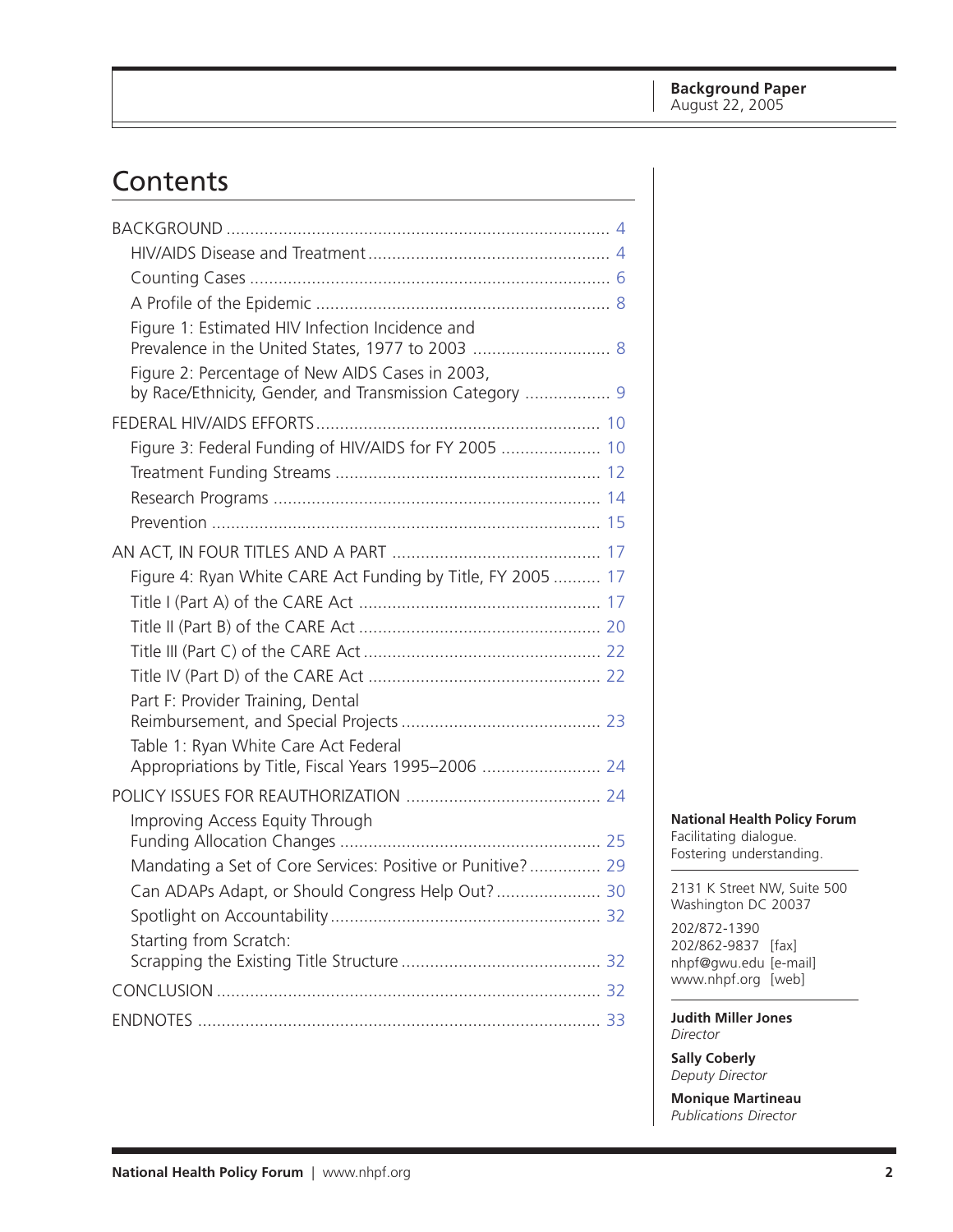# Caring for "Ryan White": The Fundamentals of HIV/AIDS Treatment Policy

Twenty-five years ago, becoming infected with HIV (human immunodeficiency virus) was considered a death sentence. There was little the medical establishment could do but comfort a patient with HIV as the virus replicated in the body unchecked, completely destroying the immune system and ultimately resulting in diagnosis with AIDS (acquired immunodeficiency syndrome). Death followed months of progressive weakening and wasting, often preceded by blindness and/or dementia. Tens of thousands died this way before remarkable treatments were discovered in the mid 1990s. Those discoveries have transformed HIV/AIDS from a terminal illness to a chronic condition. People who are able to receive treatment are able to live long, productive lives.

Still, after two decades of gathering knowledge about the cause of the disease and a decade after the life-extending drugs became available, AIDS is the number one killer of African American women aged 25 to 34 in the United States, and the number of new infections each year has not abated. What began as a disease mostly transmitted by men who have sex with men has become one that increasingly affects heterosexual populations and reaches the most vulnerable segments of American society: the lowincome, the uninsured, and racial and ethnic minority populations. The increasing HIV/AIDS disease burden borne by vulnerable populations in this country makes it ever more important to consider the viability of funding sources for treatment.

Although Medicaid is the largest funder of care for low-income people with HIV/AIDS, the Ryan White Comprehensive AIDS Resources Emergency (CARE) Act, known simply as "Ryan White," funds treatment for those who are not eligible for Medicaid but are low-income and uninsured or underinsured. The Act was named in honor of Ryan White, a hemophiliac who contracted HIV from a blood transfusion and faced tremendous discrimination due to others' fear and lack of understanding of his disease. The Act was originally authorized in 1990, the year he died, and was reauthorized in 1996 and 2000; the current authorization is set to expire on September 30, 2005. The program has grown increasingly complex through each reauthorization, reflecting scientists' evolving understanding of the disease, how it should be treated, and the populations it affects.

As policymakers consider whether and how to reauthorize this important program, they must anticipate the future: they have to envision who will need services funded by Ryan White over the next five years,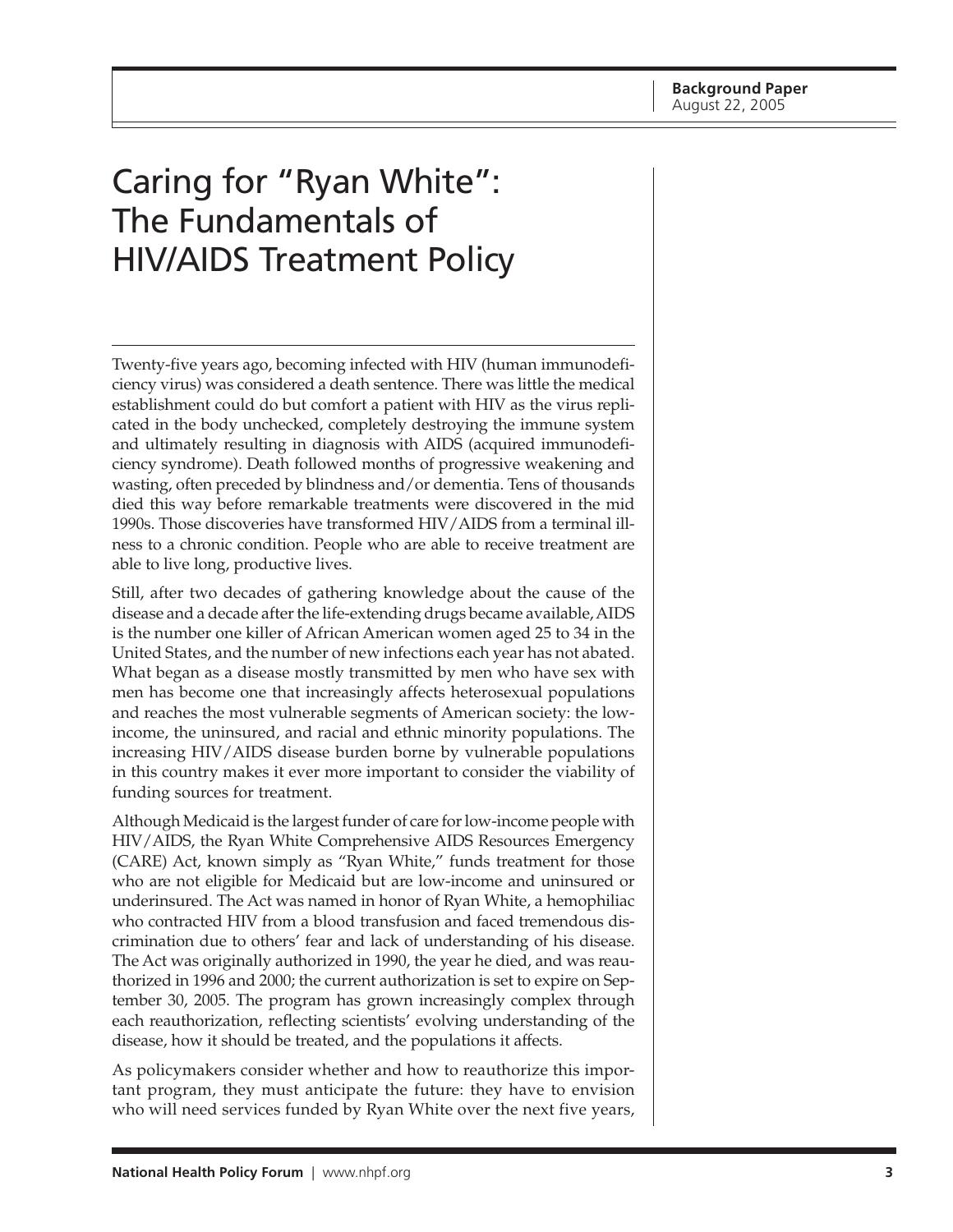<span id="page-3-0"></span>consider the type of care they will need, and determine how much money to allocate for it. They will need to struggle with the paradox of providing equitable access to services and life-extending prescription drugs through a program designed to fill the access gaps unique to each state's health care safety net. They will contemplate the next phase of Ryan White against the backdrop of significant federal deficits, Medicaid reform debates, an estimated 45 million uninsured, and continually increasing health care costs. A significant policymaking challenge lies ahead.

This background paper is divided into four sections.

- The first section discusses the disease's pathology and its treatment, provides information on the data used to understand the magnitude of the epidemic, and profiles the populations most affected by HIV/ AIDS in the United States. This background section is essential for understanding the key resource allocation and funding prioritization debates discussed in the last section of the paper.
- Section two examines how the federal government addresses HIV/ AIDS both domestically and globally. It highlights treatment, research, and prevention efforts by discussing the agencies involved and the funds allocated. Special emphasis is placed on providing a context for Ryan White as the payer of last resort amidst other federal programs that fund HIV/AIDS treatment services.
- The third section lays out the statutory structure of the CARE Act, including a discussion of the mechanisms used for distributing funds, the recipients of those funds, and their intended purpose.
- The final section examines policy issues for consideration in the next reauthorization, should one occur.

## **BACKGROUND**

The HIV/AIDS epidemic in the United States is well into its third decade. The first cases of Acquired Immunodeficiency Syndrome (AIDS) were reported in the United States in 1981; since then 524,060 people with AIDS have died.1 In 1984, scientists identified HIV as the cause of AIDS.

#### **HIV/AIDS Disease and Treatment**

Most commonly, HIV is contracted through sexual contact with an infected person, sharing needles or syringes with an infected person, or, less commonly, by receiving infected blood products. Babies born to HIVpositive mothers may become infected before or during birth or through breastfeeding. There is currently no vaccine to prevent transmission of HIV and no cure.

HIV commandeers the body's immune system by destroying white blood cells called CD4+ T lymphocytes (CD4+ T cells) that are a critical part of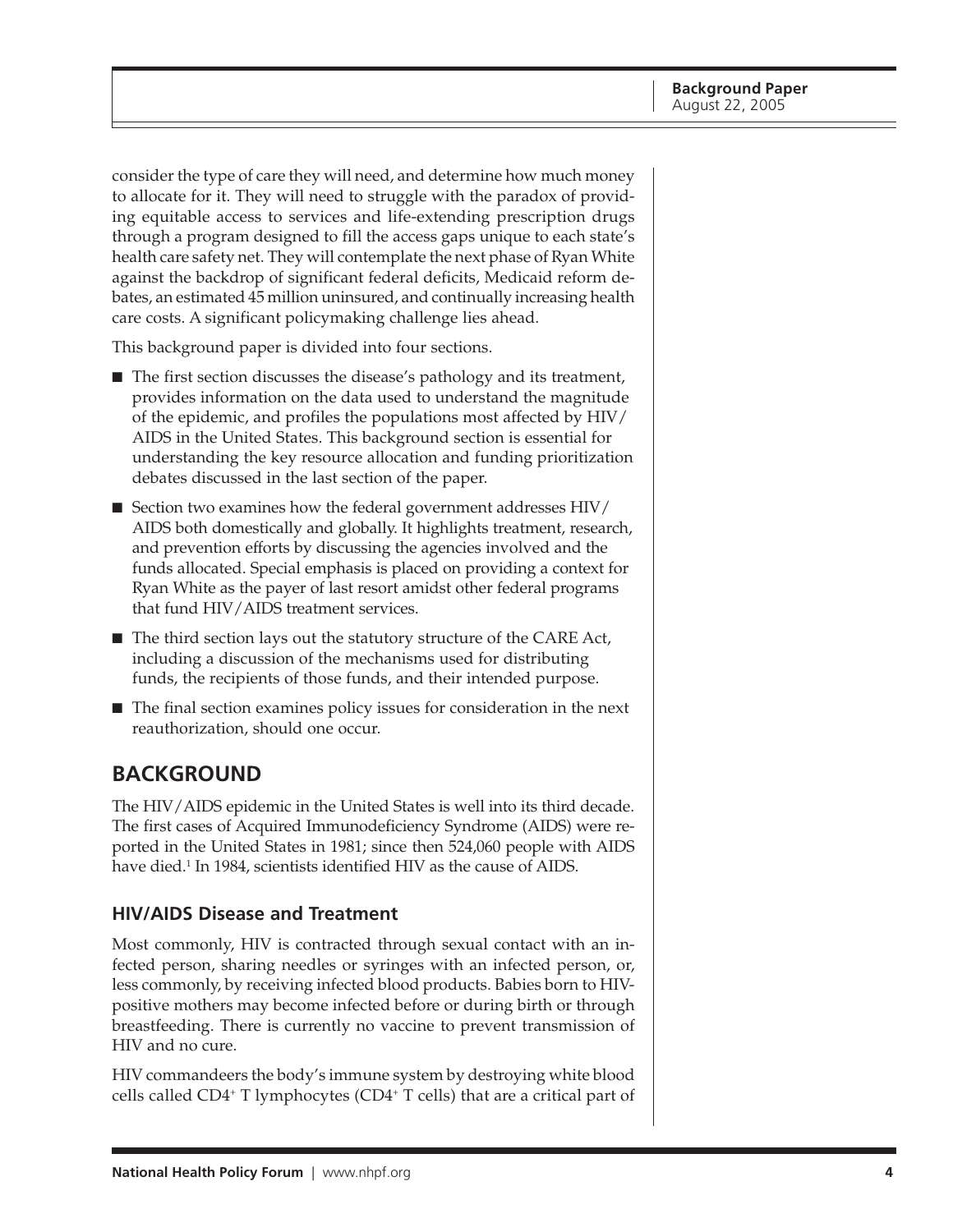**Background Paper** August 22, 2005

the immune system. A healthy, uninfected person usually has between 800 and 1200 CD4+ T cells per cubic milliliter of blood (mm<sup>3</sup>). A person's condition is said to have progressed to AIDS when their CD4+ T cell count has fallen below 200 cells per mm<sup>3</sup> of blood, severely hindering the body's ability to ward off infection. Specific "opportunistic infections" thrive in the immune-compromised body; for instance, yeast can infect the mouth, which is known as oral thrush, and a certain type of cancer called Kaposi's sarcoma causes lesions on the skin and other parts of the body. Conditions such as these are extremely rare—if found at all—in people with uncompromised immune systems, and thus signal the advanced stage of HIV infection, or AIDS. HIV/AIDS refers to all persons known to be infected with HIV even if they have not been diagnosed with AIDS.



When AIDS was first diagnosed in the United States in the 1980s, patients typically lived less than a few years and little more than end-of-life or palliative care was available. Since then, researchers have created a number of drugs that can suppress HIV in the body and extend lifespan significantly. The category of medications that fight HIV by preventing replication is called antiretrovirals. The Food and Drug Administration (FDA) has approved more than 20 antiretroviral medications or combinations of antiretrovirals for HIV treatment that fall into four classes, corresponding to the way the body can fight the virus. Because HIV can become resistant to any one drug, people living with HIV/AIDS typically take a combination of drugs from different classes. This combination treatment is known as highly active antiretroviral therapy (HAART). The Public Health Service (PHS) publishes HIV treatment guidelines, which are widely accepted as the standard of care for HIV/AIDS.

Access and adherence to comprehensive antiretroviral therapy is the cornerstone of HIV care. High levels of treatment adherence are critical to suppress the virus in the blood and also to prevent development of drug-resistant strains of the virus. Patients often find it challenging to adhere to the HAART regimen because it is complex with multiple dosing and dietary restrictions, and the medications often have side effects that can make patients feel worse. In addition, the regimen is extraordinarily expensive: a year's supply of antiretrovirals can cost \$12,000 or more per person, and when the costs of doctor's visits, laboratory tests, and drugs to prevent or treat opportunistic infections are added in, the total can grow to \$18,000 to \$20,000.<sup>2</sup>

With the introduction of HAART in 1996, the standard of care for HIV/ AIDS shifted from acute, hospital-based, and palliative care to chronic disease management through primary medical care and related supportive services. The percentage of deaths attributable to AIDS peaked in 1995 and declined by 70 percent between 1995 and 2002 as a result of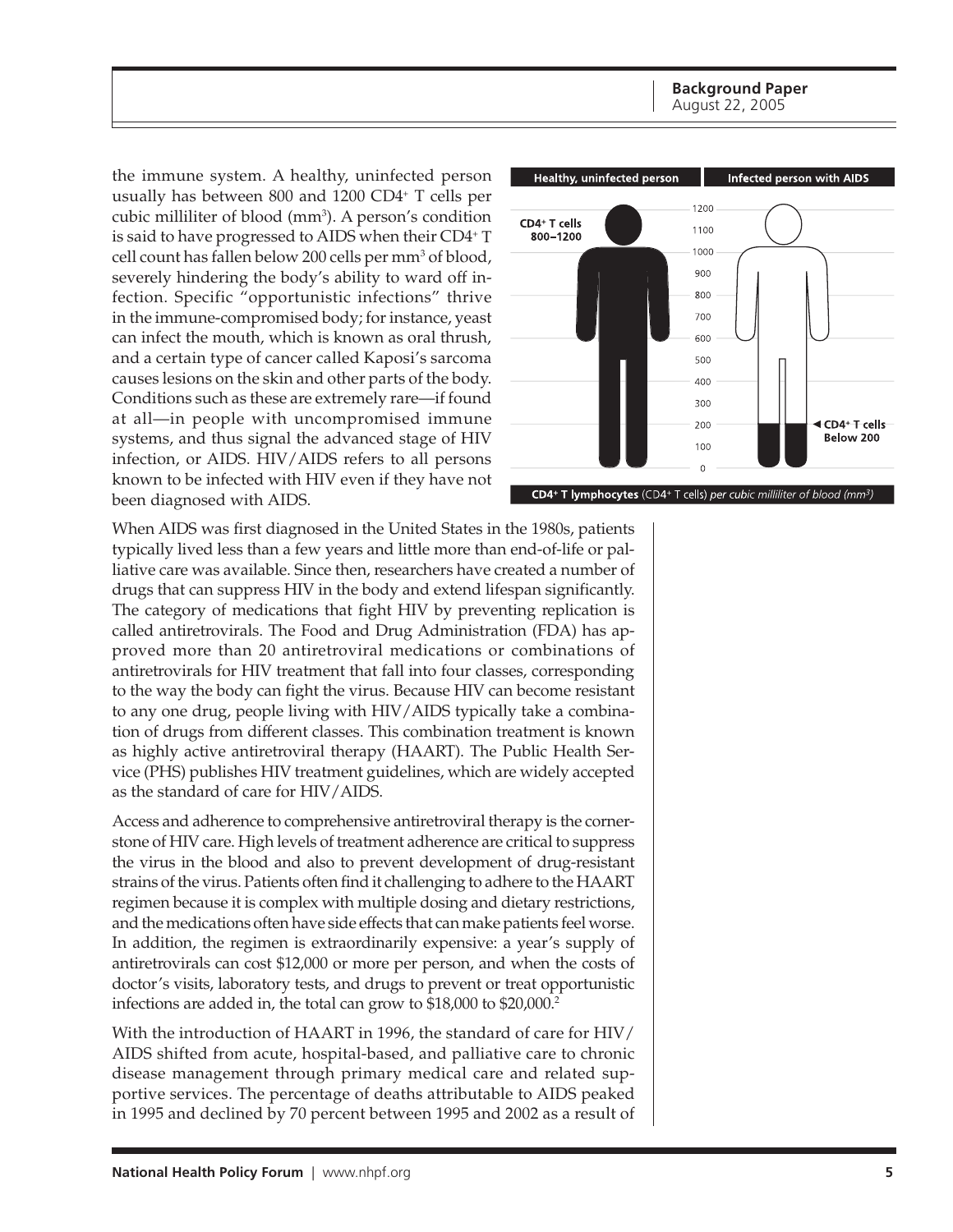<span id="page-5-0"></span>HAART. There were an estimated 18,017 deaths of persons with AIDS in the United States in 2003 for a total of 524,060 since the beginning of the epidemic. Antiretrovirals have also led to dramatic successes in curbing perinatal (mother to child) transmission of HIV/AIDS. Perinatal transmission has declined from a 25 percent risk of transmission to less than 2 percent when antiretrovirals are administered during pregnancy and certain obstetrical interventions are followed.3

#### **Counting Cases**

Testing individuals for HIV and reporting positive diagnoses to public health authorities is critical to determining the magnitude of the HIV/ AIDS epidemic in the United States, informing prevention activities, estimating treatment needs, and initiating treatment. Since the beginning of the epidemic, standard testing for HIV involved drawing blood to test for the presence of antibodies specific to HIV. Antibodies occur in the bloodstream when the body is fighting an infection, and these antibodies are uniquely configured to match invading microorganisms. There are limitations to testing the blood for HIV, namely that it does not detect the infection in its earliest stage, when people have the highest viral load and are most infectious. It may take three months or longer until detectable antibodies develop, and test results typically take several days to two weeks to process, which requires those tested to follow up to learn their results. In 2000, 31 percent of people who tested positive for HIV through the Centers for Disease Control and Prevention (CDC)–funded tests did not return for their results.4

Continual improvements in testing techniques for HIV have addressed some of the concerns with existing tests, but challenges remain. In 2002, the FDA began approving "rapid" HIV tests that use blood from a finger prick, instead of blood drawn from a vein. In 2004, the FDA approved the first rapid test using oral fluid instead of blood.<sup>5</sup> These tests can produce initial results in as little as 20 minutes, eliminating the problem of individuals having to return days later to learn their results. The CDC and the Substance Abuse and Mental Health Services Administration (SAMHSA) have both been purchasing and deploying these rapid HIV tests. However, rapid testing, like traditional testing, does not detect the virus in the earliest stages of infection.

Testing for the virus itself, by testing for its genetic information called RNA (as opposed to testing for the antibodies that recognize the virus), is possible but is more expensive than testing for antibodies and is not widely used for diagnostic purposes. This type of test is typically used to monitor viral loads and guide treatment of those who have already tested HIVpositive. Only one state, North Carolina, uses it for all of its publicly funded testing.6 Commercial viral load tests can cost \$200 to \$300 each, compared with \$5 for the antibody test. As a double-check measure, North Carolina takes the blood of every person who tests negative using the antibody test at their sexually transmitted disease (STD) clinics and pools them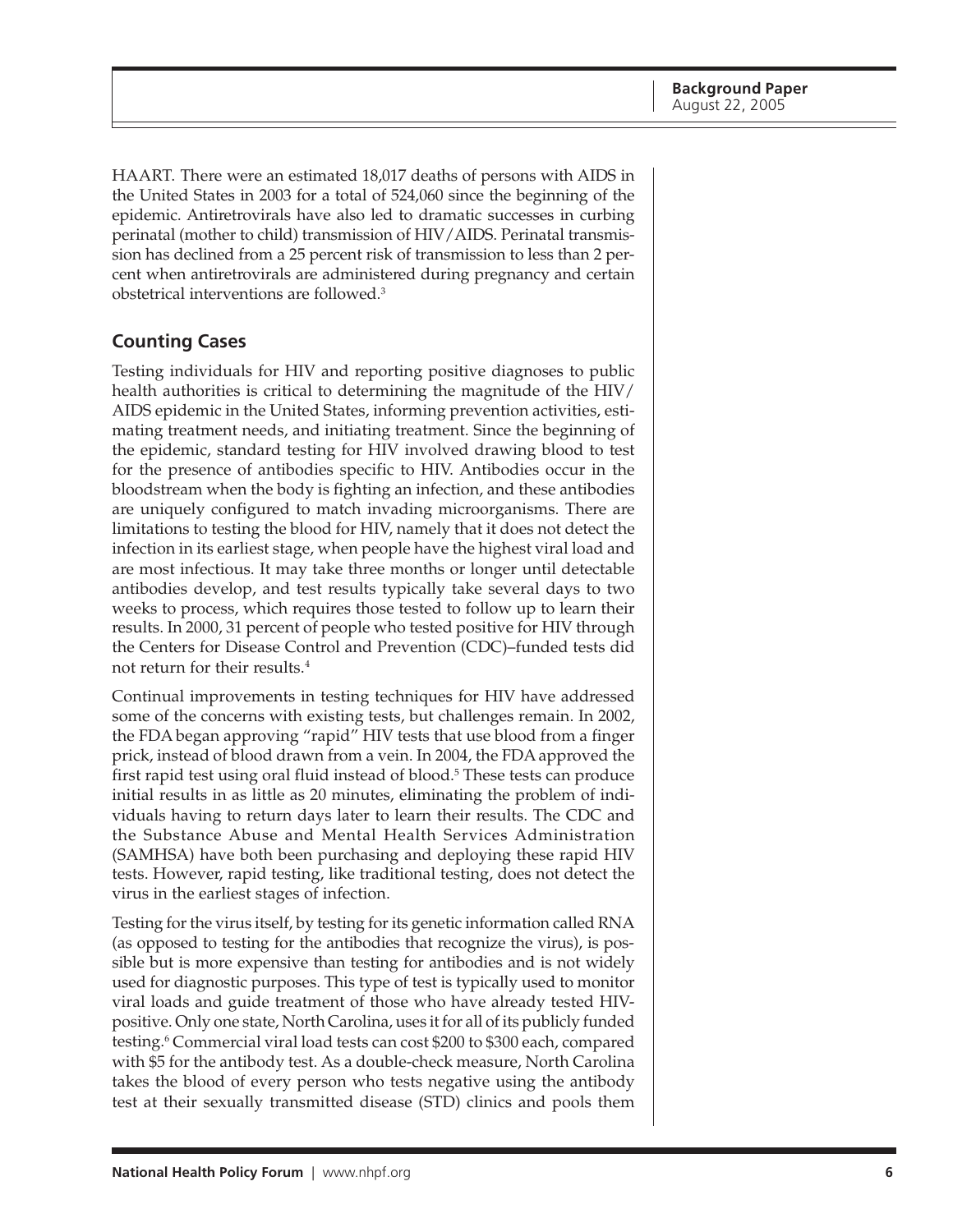into batches of 90 to test the viral load. Any batch that tests positive is subdivided and tested until the positive sample is found. By using this dual testing process, North Carolina has identified an additional 6 percent of HIV cases in its clinics. The state has reduced the cost of combined HIV antibody and viral load testing from \$90 to \$3.63. San Francisco has been doing the same thing in its STD clinics since 2003 and estimates its costs at about \$30 per person.7

The testing and reporting of positive test results to public health authorities can be done either confidentially or anonymously. With confidential testing and reporting, the person's name is recorded with the test results; with anonymous testing, no name is recorded (see text box). All 50 states have had mandatory confidential name-based AIDS case reporting since

#### **What's in a Name? HIV Case Reporting**

Name-based HIV case reporting has been more contentious than name-based AIDS reporting. The controversy revolves around fear that government entities will not safeguard the information appropriately and that the risks of invasion of privacy and discrimination outweigh the public benefit from the appropriate use of the information. There was less resistance to name-based AIDS case reporting from the beginning of the epidemic because the length of time between AIDS diagnosis and death was so short and the need for medical services was so great that these needs outweighed privacy concerns.

Although all states now report HIV cases, they do it in three different ways, which creates problems for the comparison and aggregation of data at the national level. Currently, 38 states report HIV cases by name; 7 states report HIV cases by code, and 5 states initially report by name but then convert the information to code after follow-up and data collection are complete. The District of Columbia and the city of Philadelphia report HIV cases by code, and Puerto Rico reports by name. Georgia is the most recent state to implement a name-based HIV reporting system; it began providing data to the CDC in December 2003. It is important to note that the CDC never receives actual names with AIDS or HIV reports. Name-based reporting refers to the way the case is reported from the laboratory to the local authorities and then the local to the state authorities. All namebased AIDS and HIV case reports are converted to

an alphanumeric code based on the person's last name, gender, date of birth, and social security number before being submitted to the CDC. The CDC checks these alphanumeric codes for apparent duplication and goes back to any state(s) involved to work out any suspected duplications.

Because all states do not collect name-based HIV reports, they cannot provide an alphanumeric code to the CDC that would allow the agency to eliminate duplication. Therefore, the CDC's national HIV estimates include data from only the 33 areas (32 states and the U.S. Virgin Islands) that they consider to have mature, name-based surveillance systems. HIV surveillance system maturity is important to ensure data accuracy. Many states with recent HIV reporting systems have significantly fewer reports because of the time lag in entering cases found before the new system was put in place.

The CDC's HIV estimates exclude data from four of the ten states with the highest number of cumulative AIDS cases (California, Illinois, Maryland, and Massachusetts) because those states report their HIV cases by codes that are not linked to names. The 33 areas from which CDC creates its HIV estimates represent 43 percent of total national reported AIDS cases.\*

*\* Kaiser Family Foundation (KFF), "The HIV/AIDS Epidemic in the United States," fact sheet, updated December 2004; available at www.kff.org/hivaids/3029-04.cfm.*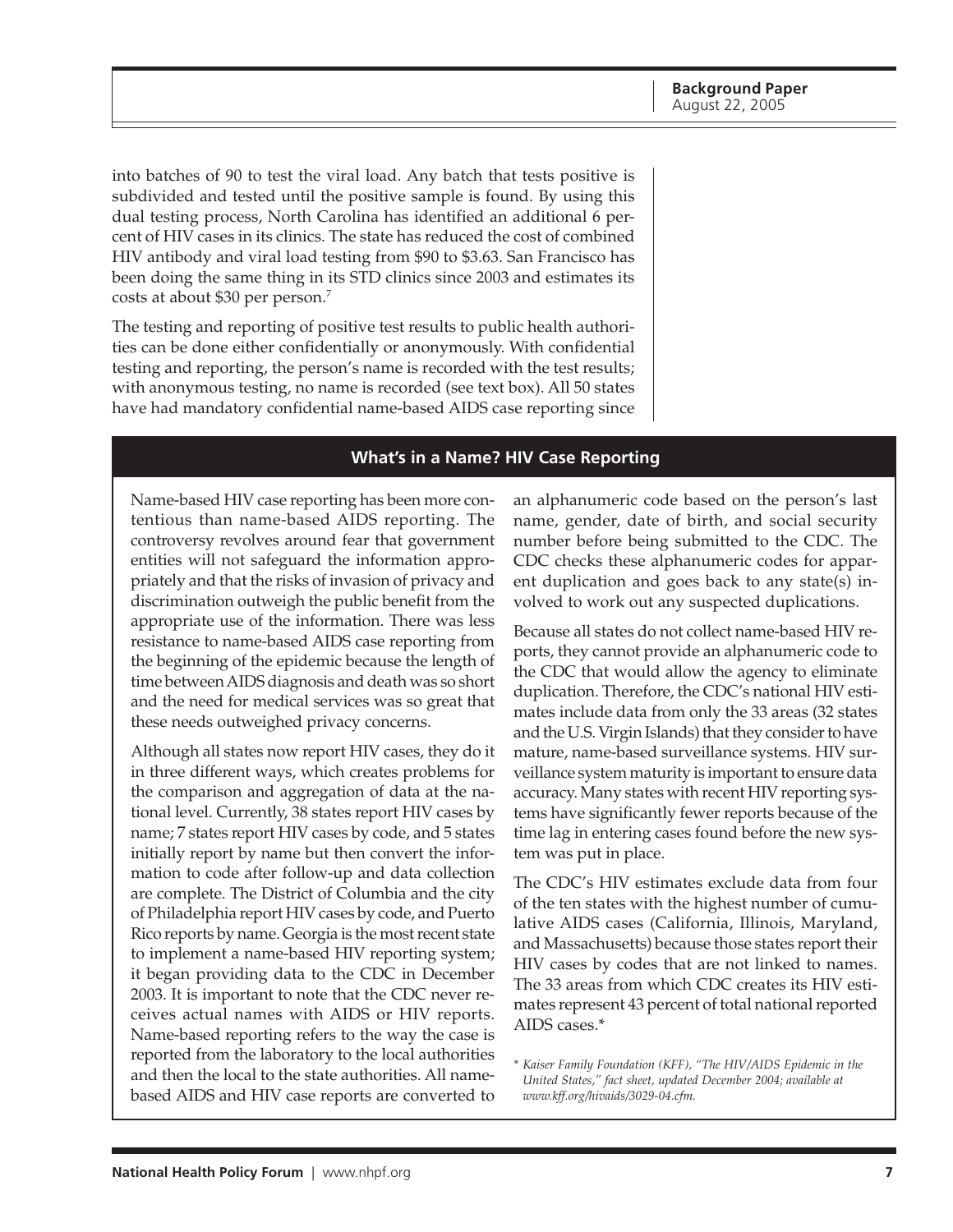<span id="page-7-0"></span>early in the epidemic and, as a result, information on national AIDS cases and new cases each year is relatively complete and available. Authority for mandating disease reporting lies with the state, but all states voluntarily report AIDS data to the CDC.

Ryan White CARE Act funds are distributed on the basis of estimated living AIDS cases (ELCs). The CDC determines ELCs by weighting annual survival rates for the most recent 10 years of reported AIDS cases in a state or metropolitan area.

#### **A Profile of the Epidemic**

Testing and case reporting allowed the CDC to better understand how HIV/AIDS is affecting the U.S. population. Because HAART has allowed people with HIV/AIDS to live longer lives, HIV/AIDS prevalence continues to grow. The CDC estimates that between 1,039,000 and 1,185,000 people are living with HIV/AIDS in the United States (this is known as HIV/AIDS prevalence) and that a quarter of this infected population is unaware of its status. $^8$  It is estimated that this undiagnosed population is responsible for about 66 percent of new infections each year.<sup>9</sup>

Increasing numbers of people living with HIV/AIDS create greater risk for new infections in the absence of aggressive prevention and place escalating demands on the health care system (Figure 1). The CDC estimates that 40,000 new infections occur each year; this is known as HIV incidence.



**FIGURE 1 Estimated HIV Infection Incidence and Prevalence in the United States, 1977 to 2003**

*Note: The CDC changed the way it measures HIV incidence in 1994. For more information, contact the HIV Incidence and Case Surveillance Branch within the Divisions of HIV/AIDS Prevention, National Center for HIV, STD, and TB Prevention.*

*Source: Adapted from figure 1 of Robert S. Janssen, CDC, "Domestic HIV/AIDS Surveillance: Current Trends and Status of HIV Reporting," testimony before Committee on Homeland Security and Governmental Affairs, Subcommittee on Federal Financial Management Government Information, and International Security, U.S. Senate, June 23, 2005; available at www.hhs.gov/asl/testify/t050623a.html.*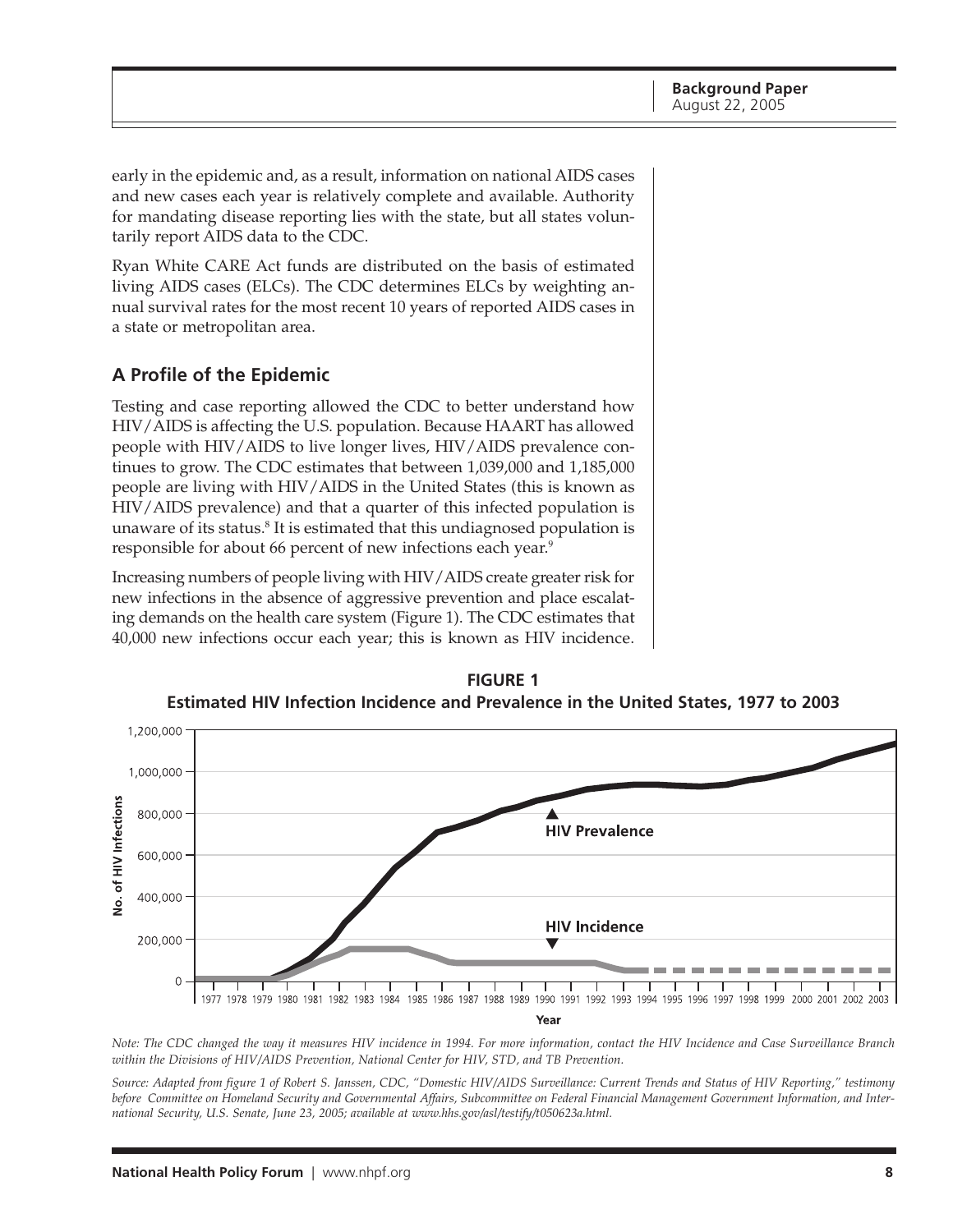<span id="page-8-0"></span>About 18,000 people die from AIDS-related conditions each year, and an additional 22,000 people seek HIV/AIDS services each year.<sup>10</sup>

Racial and ethnic minorities, especially African Americans, have been disproportionately affected by HIV/ AIDS. In 2003, African Americans comprised only 13 percent of the total U.S. population but represented 49 percent of the estimated 43,171 new AIDS cases. Women are also increasingly affected by HIV/AIDS. New AIDS diagnoses among women have increased from 8 percent in 1985 to 27 percent in 2003.

While men who have sex with men are still the largest transmission group for HIV/AIDS, heterosexual transmission has increased significantly. Between 1985 and 2003, heterosexual transmission increased from 3 to 31 percent of newly diagnosed AIDS cases. The percentage for men who have sex with men dropped from 65 to 42 percent but has been slowly increasing in the last few years. Cases attributable to injection drug use remained relatively steady rising from 19 to 22 percent in 2003 (Figure 2).  $11$ 

In terms of geographic distribution of the epidemic, the southern states were home to the greatest number of people living with AIDS, the largest number of newly diagnosed AIDS cases, and the highest number of AIDS deaths in 2003. At 21.1 per 100,000 people, northeastern states had the highest AIDS case rate followed by southern states with 18.8, western states with 10.0, and mid-western states with 6.9 per 100,000 people. In 2003, the top five states by cumulative AIDS cases were New York, California, Florida, Texas, and New Jersey. The top five states or areas by case rate were the District of Columbia, New York, the Virgin Islands, Maryland, and Puerto Rico.<sup>12</sup>

It is difficult to determine insurance coverage among people with HIV/AIDS because many are not in the care system and a significant portion do not know their HIV status. The CDC estimates that just 41 to 58 percent of people with HIV/AIDS are actually receiving regular care. The HIV Cost and Services Utilization Study (HCSUS) is the only nationally representative study of people living with HIV/AIDS who are receiving care.13 The study, conducted between 1996 and 1998, found that 29 percent of people living with HIV/AIDS in care were covered by Medicaid alone, 6 percent were





*Source: CDC,* HIV/AIDS Surveillance Report: Cases of HIV Infection and AIDS in the United States, 2003*, 15, table 7; available at www.cdc.gov/ hiv/stats/2003SurveillanceReport.htm.*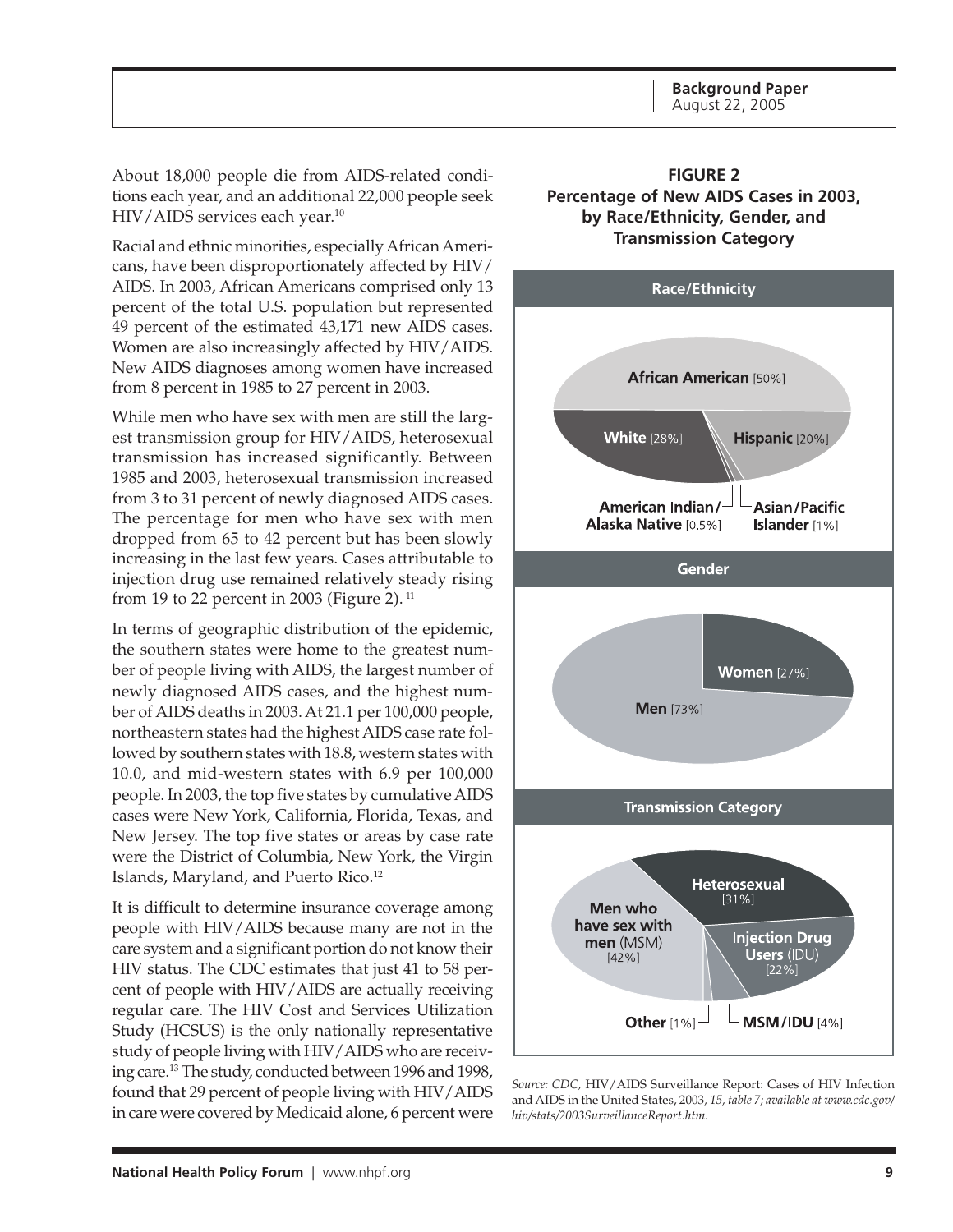**Background Paper** August 22, 2005

<span id="page-9-0"></span>covered by Medicare only, 31 percent had private insurance, and 20 percent were uninsured. About 12 to 13 percent of people with HIV/AIDS in care are dually eligible for Medicaid and Medicare. By comparison, for American adults overall, 8 percent were covered by Medicaid, 2 percent by Medicare, 70 percent by private insurance, and 20 percent were uninsured.14

People living with HIV/AIDS increasingly have complex needs that further complicate treatment and impede adherence to treatment. These special needs include comorbidities, additional diseases or conditions, such as mental illness, substance abuse disorders, hepatitis, sexually transmitted diseases, or tuberculosis, as well as vulnerable social conditions such as homelessness



*Source: Adapted from Kaiser Family Foundation "U.S. Federal Funding for HIV/AIDS: The FY 2006 Budget Request," fact sheet, February 2005; available at www.kff.org/hivaids/ upload/Fact-Sheet-U-S-Federal-Funding-for-HIV-AIDS-The-FY-2006-Budget-Request.pdf.*

and incarceration. These medical comorbidities and social vulnerabilities often coexist, as well. It is estimated that about 50 percent of people with HIV who are in care have some form of comorbid mental illness.<sup>15</sup> About one-quarter of all HIV-infected individuals are estimated to have comorbid hepatitis C infection.<sup>16</sup> One analysis found that between 20 and 26 percent of all people living with HIV/AIDS passed through a correctional facility in 1997.<sup>17</sup>

## **FEDERAL HIV/AIDS EFFORTS**

The changes in HIV/AIDS treatment from a palliative care to a chronic care model and the shifting demographics with respect to race and ethnicity, mode of transmission, gender, and geography make crafting a health care system and public financing response to the disease challenging. Whether for humanitarian or public health reasons, there are compelling arguments for addressing the epidemic domestically and globally. The federal government's efforts to address the HIV/AIDS epidemic focus on providing treatment and support services, conducting research, and trying to prevent new infections (Figure 3, above). The challenge lies in developing and funding these separate activities but also in integrating the experiences from each to inform the other both domestically and globally. (See text box, "The Global HIV/AIDS Epidemic," next page.)

There are a number of organizations involved in crafting federal domestic HIV/AIDS policy. In the Executive branch, efforts are spearheaded by the White House Domestic Policy Council and Office of National AIDS Policy (ONAP). The President's Advisory Council on HIV/AIDS (PACHA) also makes policy recommendations to the White House.

**Continued** on page 12 ➤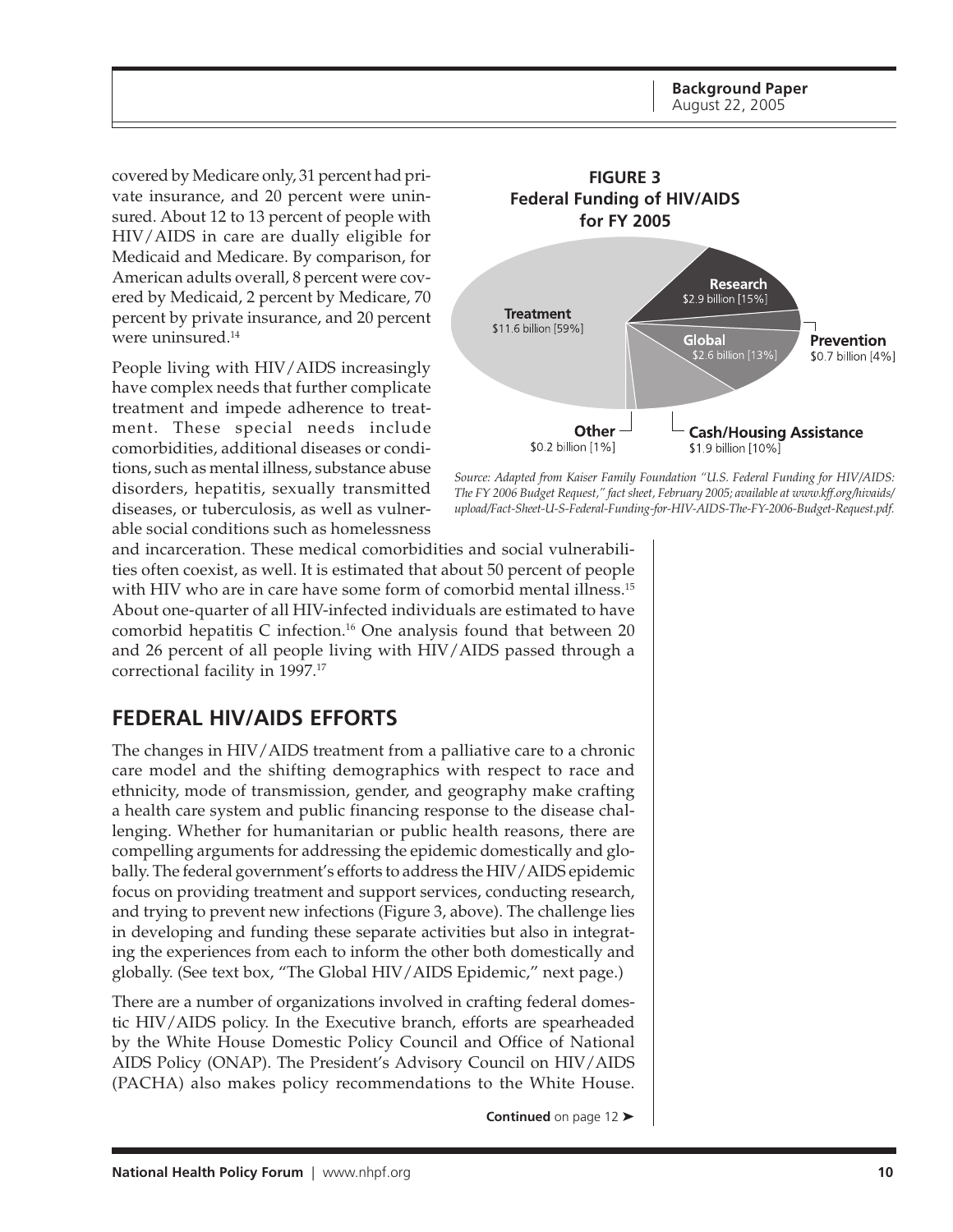#### **The Global HIV/AIDS Epidemic**

In the over two decades since the beginning of the HIV/AIDS epidemic, over 60 million people have become infected and over 20 million have died of AIDS-related causes. In 2004 there were 39.4 million people estimated to be living with HIV/AIDS worldwide. HIV is the leading cause of death globally for people ages 15 to 59. Sub-Saharan Africa, a region that comprises 10 percent of the world's population, bears the brunt of the global epidemic with 64 percent of the entire global infected population. There is concern that a new wave of the epidemic is taking place in Asia and Eastern Europe. Unlike the United States, where women constitute about 25 percent of HIV/AIDS cases, women represent 45 percent of people living with HIV/AIDS globally and 57 percent of the infected population in sub-Saharan Africa. The United Nations estimates that nine out of ten people who need treatment for HIV/AIDS are not receiving it.\*

The U.S. government plays a key role in funding prevention, treatment, and research efforts to respond to the global HIV/AIDS epidemic. The United States donates to the Global Fund to Fight AIDS, Tuberculosis, and Malaria, an independent, international public-private partnership created in 2001 to fund prevention, treatment, and research efforts. In addition, in 2003, Congress and President Bush created the President's Emergency Plan for AIDS Relief (PEPFAR) a five-year, \$15 billion effort. PEPFAR is targeting funds to 15 focus countries in Africa, Asia, and the Caribbean that comprise about half of all infections globally. Its goals are to support treatment for 2 million people, prevent 7 million new infections, and support care for those infected and affected by the epidemic by 2008. The Office of the U.S. Global AIDS Coordinator at the U.S. Department of State coordinates the global AIDS response of the United States. U.S. funding to combat the global epidemic totaled \$2.6 billion in FY 2005, including \$347 million for the Global Fund, \$1.4 billion for the Global AIDS Coordinator's Office, and the remainder for efforts funded through the U.S. Agency for International Development (USAID), Department of Health and Human Services (DHHS), Department of Defense, and Department of Labor.\*\*

There have been some controversies surrounding PEPFAR policies. The U.S. government requires that any antiretroviral purchased using PEPFAR funds be FDA approved. The only FDA-approved antiretrovirals sold in the United States are brand name, not generic, because of drug manufacturer patents and exclusivity agreements. Many HIV/AIDS advocates have criticized the Bush administration for requiring FDA approval for PEPFAR-purchased drugs. They argue that the requirement increases the profits of U.S. patent–holding pharmaceutical companies at the expense of people with HIV/AIDS in developing countries, more of whom could be treated if less expensive, generic drugs could be purchased by PEPFAR. In response, in May 2004, DHHS announced an expedited FDA review process for single-ingredient, fixed-dose combination, and co-packaged generic antiretrovirals as well as brand-name fixed-dose combination and co-packaged antiretovirals.\*\*\* The agency has approved nine medications since it implemented the expedited process. The Bush administration has also been criticized for overemphasizing abstinence as a prevention method, compared with other strategies like promoting condom use.

- *\* UNAIDS,* 2004 Report on the Global AIDS Epidemic*, July 2004; available at www.unaids.org/bangkok2004/GAR2004\_html/ GAR2004\_00\_en.htm; and UNAIDS,* AIDS Epidemic Update*, December 2004; available at www.unaids.org/wad2004/ EPIupdate2004\_html\_en/epi04\_00\_en.htm*
- *\*\* KFF, "U.S. Federal Funding for HIV/AIDS: The FY 2006 Budget Request," HIV/AIDS Policy fact sheet, February 2005; available at www.kff.org/hivaids/upload/Fact-Sheet-U-S-Federal-Funding-for-HIV-AIDS-The-FY-2006-Budget-Request.pdf.*
- *\*\*\* Fixed-dose combination drugs create one pill out of two or three individual drugs, whereas co-packaging means putting two or three pills into a single package for distribution. FDA, "FDA Review of HIV Drugs," fact sheet, May 16, 2004; available at www.hhs.gov/ news/press/2004pres/20040516a.html.*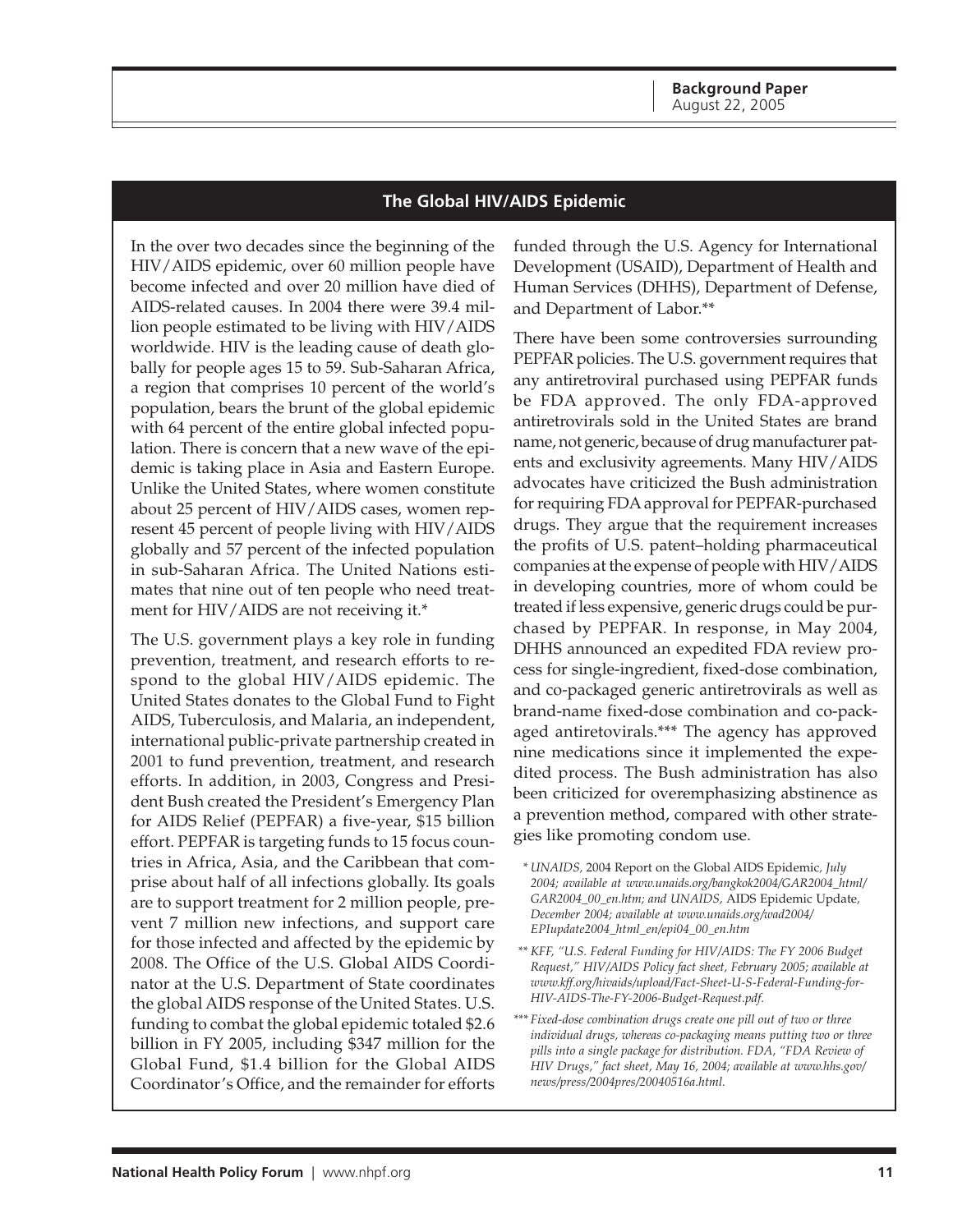#### <span id="page-11-0"></span>➤ **Continued** from page 10

The bulk of federal effort and funding for health-related efforts for people living with HIV/AIDS is housed within the Department of Health and Human Services (DHHS). Within DHHS, the Office of HIV/AIDS Policy (OHAP) serves as the coordinator for the efforts in treatment (the Centers for Medicare and Medicaid Services, the Health Resources and Services Administration, and SAMHSA), in research (the National Institutes of Health), and in prevention (the CDC). The Departments of Veterans Affairs and Housing and Urban Development and the Social Security Administration also fund key programs that provide health care, housing, and income support to people living with HIV/AIDS.

#### **Treatment Funding Streams**

At a public health level, treating people with HIV/AIDS is critical for reducing viral load, and therefore infectiousness and transmission, and for providing the opportunity to reinforce prevention. In terms of federal dollars for treatment, the Medicaid program is the largest funder of health care services for people living with HIV/AIDS, with Medicare second,

and Ryan White third. Both Medicaid and Medicare are entitlement programs, meaning that the federal government must pay for services as long as eligible individuals seek them; federal funding cannot be capped nor can waiting lists be created. Ryan White, on the other hand, is a discre-

tionary grant program, meaning that it is appropriated a finite amount of funds by Congress each year which may or may not be sufficient to meet the demand for services by those who rely on it. In fiscal year 2005, Medicaid spent \$5.7 billion in federal matching funds to finance HIV/AIDS treatment, Medicare financed \$2.9 billion for treatment of HIV/AIDS, and Ryan White was appropriated \$ 2.1 billion.

**Medicaid —** Medicaid is a state/federal program to finance health care coverage for certain low-income children, families, and pregnant women, as well as the elderly and disabled. It covers approximately 55 percent of people living with AIDS and up to 90 percent of all children with AIDS.18 The vast majority of people living with HIV/AIDS who qualify for Medicaid do so because they are disabled and receive cash assistance through the Supplemental Security Income (SSI) program. 19 To meet the SSI medical definition of disability, an individual's HIV infection must have progressed significantly, meaning that he or she qualifies for Medicaid at a time when the disease is more advanced and his or her care needs are highest and potentially most expensive. In addition to meeting the SSI definition of disability, individuals must also be low-income and have limited resources to receive SSI cash benefits.<sup>20</sup>

Within the federal Medicaid framework, states have significant flexibility to define eligibility categories, the scope and duration of benefits, and provider payment rates. "Medically needy" is an optional eligibility category

## **Medicaid pays for services for about 55 percent of people living with AIDS.**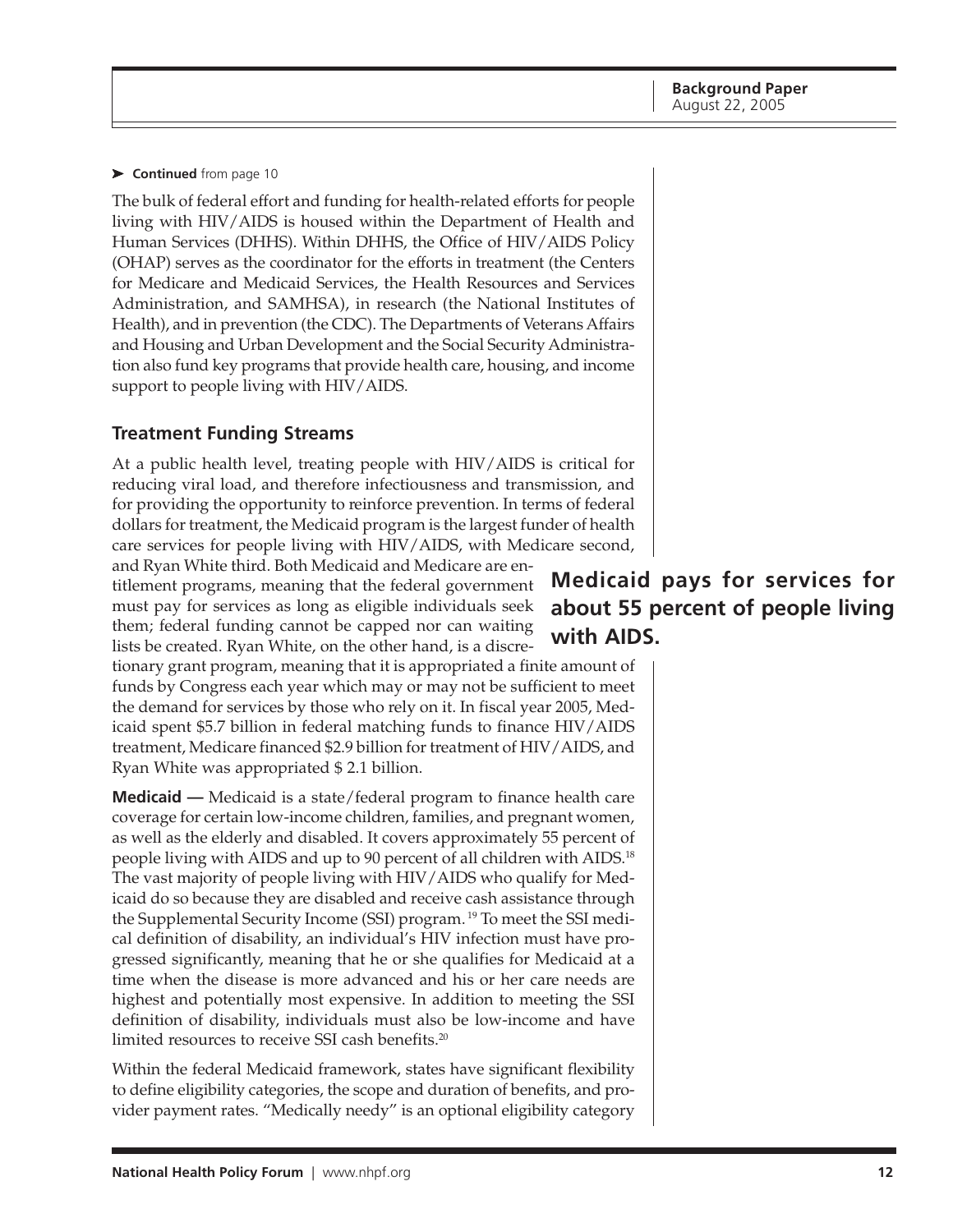under which the state can deduct the cost of an individual's medical care from their annual income so people can "spend down" to become Medicaid-eligible. According the Henry J. Kaiser Family Foundation, 33 states use the medically needy category for the disabled, and many people living with HIV/AIDS qualify for benefits this way.

Benefits like inpatient and outpatient hospital services, physician services, and laboratory and x-ray services are mandatory in the Medicaid program, whereas prescription drug coverage, dental services, targeted case management, and hospice care are optional. All states have chosen to provide prescription drug coverage, and they cover all FDA-approved HAART

drugs, but the amount and scope of coverage is at the state's discretion. Some states are trying to contain Medicaid pharmaceutical costs by limiting the number of brand-name prescriptions beneficiaries may fill each month and by encouraging the use of generic drugs. Because HIV/AIDS patients typically take a

combination of at least three medications and no generic antiretrovirals are currently available in the United States, these pharmacy benefit policies negatively affect their access to care. Many more states have placed limits on the overall number of prescriptions available to a beneficiary per month. These policies place hardships on beneficiaries and increase the fiscal burden on state AIDS Drug Assistance Programs (ADAP) (discussed more later in the paper), since most persons living with HIV/AIDS require a range of medications to attack the virus, manage side effects from treatment, and treat common comorbidities.

**Medicare —** Medicare is the second largest federal payer of HIV/AIDS care in the United States. Approximately 85,000 people living with HIV/ AIDS, or about 19 percent of people living with HIV/AIDS who are in care, are Medicare-eligible. About 55,000 of those beneficiaries are dually eligible for both Medicaid and Medicare.<sup>21</sup> Currently, the vast majority of Medicare beneficiaries with HIV/AIDS qualify because of disability status, not because they are age 65 or older (about 3 percent of people living with AIDS are age 65 or older).<sup>22</sup> They have met the SSA disability definition and have earned enough work credits to receive Social Security Disability Insurance (SSDI) payments. Under the SSDI program, there is a 5-month waiting period for income benefits after becoming disabled and an additional 24-month waiting period before Medicare coverage begins.<sup>23</sup> As people with HIV/AIDS continue to live longer because of HAART, more and more will become eligible for Medicare benefits as they age.

Although Medicare has not historically covered outpatient prescription drugs, most Medicare beneficiaries with HIV/AIDS are dually eligible for Medicaid and Medicare and therefore have had access to prescription drug coverage at minimal cost. Those who are not dually eligible, however, have had to find other ways to pay for HAART, like turning to state ADAPs. On January 1, 2006 a new Medicare prescription drug benefit

**Most people with HIV/AIDS who are covered by Medicaid or Medicare qualify for those programs because they are considered disabled.**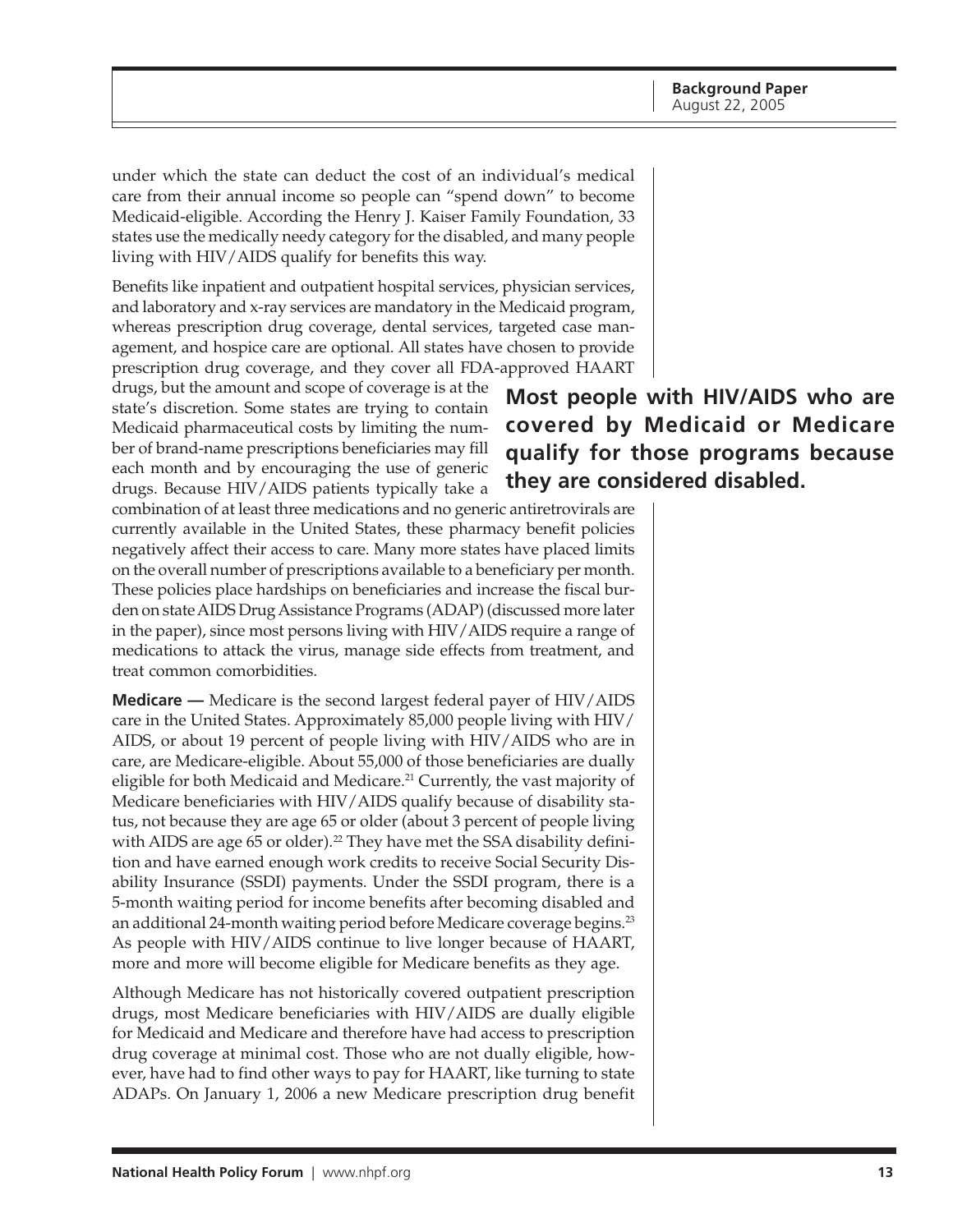<span id="page-13-0"></span>goes into effect. On that day, those who are dually eligible will begin receiving their prescription drugs from Medicare instead of Medicaid. CMS is requiring all participating prescription drug plans to offer all drugs used to treat HIV/AIDS in their formularies.<sup>24</sup> This requirement is meant to ensure that Medicare beneficiaries with HIV/AIDS will have access to the drugs they need; it is also meant to prevent drug plans from discouraging people with HIV/AIDS from joining their plans by not offering all HIV/AIDS drugs in their formularies. Despite this protection, the future impact of this program on Medicare beneficiaries with HIV/AIDS is unclear and will be important to monitor.

**The Ryan White CARE Act —** The CARE Act was named for Ryan White, a teenager from Indiana who was born a hemophiliac and contracted HIV from infected blood that he received in a transfusion. At age 10, he was barred from attending public school by parents and administrators who feared he might infect others. He spent his life educating the public about the disease until his death in 1990 at age 18. The Ryan White Comprehensive AIDS Resources Emergency (CARE) Act, named in his honor, was first authorized in 1990 and has since been reauthorized in 1996 and 2000 with a current expiration of September 30, 2005. The authorizing committees of jurisdiction are the Senate Committee on Health, Education, Labor and Pensions (HELP) and the House Committee on Energy and Commerce. Unlike Medicaid and Medicare, the CARE Act is not a health insurance program, but instead is a source of grant funding that serves as the payer of last resort for services provided to people with HIV/AIDS who are either uninsured or underinsured. Total FY 2005 federal funding for the CARE Act was \$2.1 billion.

The program provides medical and support services to low-income, uninsured, vulnerable populations disproportionately affected by the epidemic. It serves approximately 533,000 individuals and families living with HIV/AIDS each year. In 2002, 46 percent of Ryan White clients were African American, 20 percent were Hispanic, and about one-third were women. At least one of every two clients lived below the federal poverty level, about 25 percent were uninsured, less than 10 percent had any private health insurance, and about 28 percent were enrolled in Medicaid.<sup>25</sup>

#### **Research Programs**

Federal research funding on HIV/AIDS in FY 2005 totaled \$2.9 billion, 17 percent of total federal domestic spending on HIV/AIDS that year. The NIH Office of AIDS Research is responsible for coordinating all budgetary, research, policy, and legislative aspects of the agency's AIDS research program. A number of the agency's institutes participate in HIV/AIDS research, and their efforts contribute to the \$2.9 billion total. The largest amount, \$1.5 billion, is from the National Institute of Allergy and Infectious Diseases.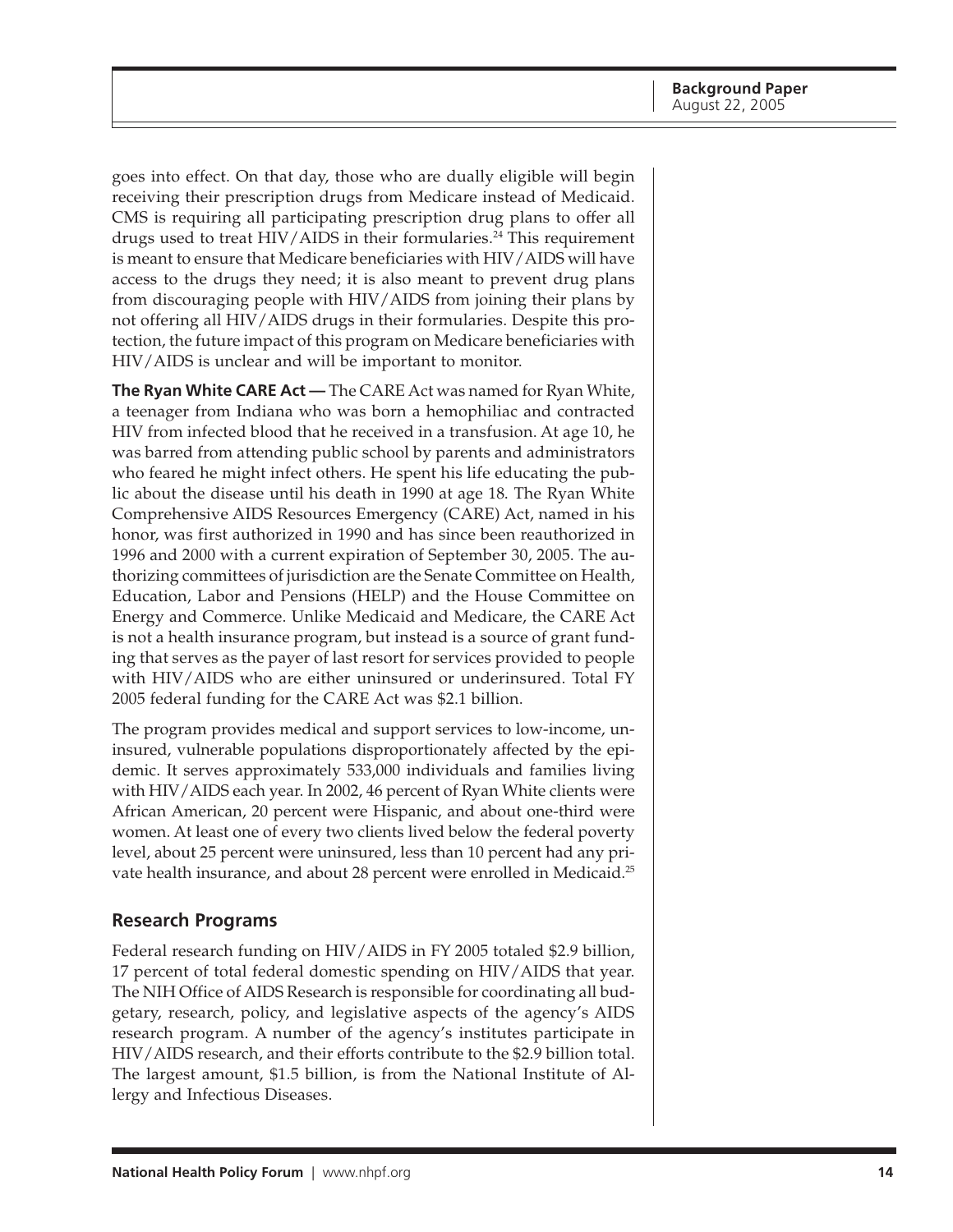<span id="page-14-0"></span>NIH's research focuses on understanding the basic science of the disease (its transmission, how it progresses, and its genetic structure); investigating possible ways to prevent and reduce HIV transmission, including microbicides, vaccines, and behavioral interventions; developing better therapies for those already infected; refining approaches to address the epidemic in developing countries; and studying the behavioral and biomedical aspects of the disproportionate impact of the disease on racial and minority populations in this country. In FY 2005, 37 percent of NIH's research dollars was targeted to the basic science of the disease, 25 percent to the development of therapeutics, 17 percent to the search for a vaccine, 14 percent to behavioral interventions, and the remaining 7 percent to training, infrastructure, and information dissemination.26

Thus far, NIH funding has supported 70 clinical trials of nearly 40 vaccine candidates.27 An article in the July 2005 issue of the journal *Science* discussed the feasibility of developing an effective HIV vaccine. Broadly, vaccine approaches include stimulating the production of antibodies as well as cellular immunity. Some researchers argue that a vaccine will never stop HIV, whereas others believe a vaccine is achievable. Proponents of the view that vaccines are feasible point to monkey experiments which demonstrated that vaccines could protect animals from a relative of HIV. In addition, there are studies of individuals who have an apparent innate resistance to the virus, meaning they have never become infected despite multiple exposures to HIV, to see if that resistance can be identified and mimicked. While NIH's \$507 million dedicated to the vaccine effort in FY 2005 supports numerous studies and clinical trials, author Jon Cohen concluded that discovery of an effective AIDS vaccine "remains a distant dream."28

The focus in the area of therapeutic research is multifaceted and includes creating new and better treatments with fewer side effects and toxicities, limited development of drug resistance, reduced cost, and improved potential for patient compliance. Researchers are studying optimal therapy strategies including when to start, change, sequence, or interrupt therapies. Developing treatments for coinfections like hepatitis B and C and tuberculosis is another priority, as is continuing to find safe, effective, convenient strategies for interrupting perinatal transmission. Efforts are also under way to develop treatments that can be implemented in international settings.<sup>29</sup>

#### **Prevention**

Prevention of new HIV infections is critical to reduce disease burden and contain treatment costs. Thirty-eight percent of all HIV infections diagnosed in 2002 progressed to AIDS within 12 months, which shows there continues to be a significant need to get people tested and quickly into treatment before their disease progresses.30 HIV prevention strategies have included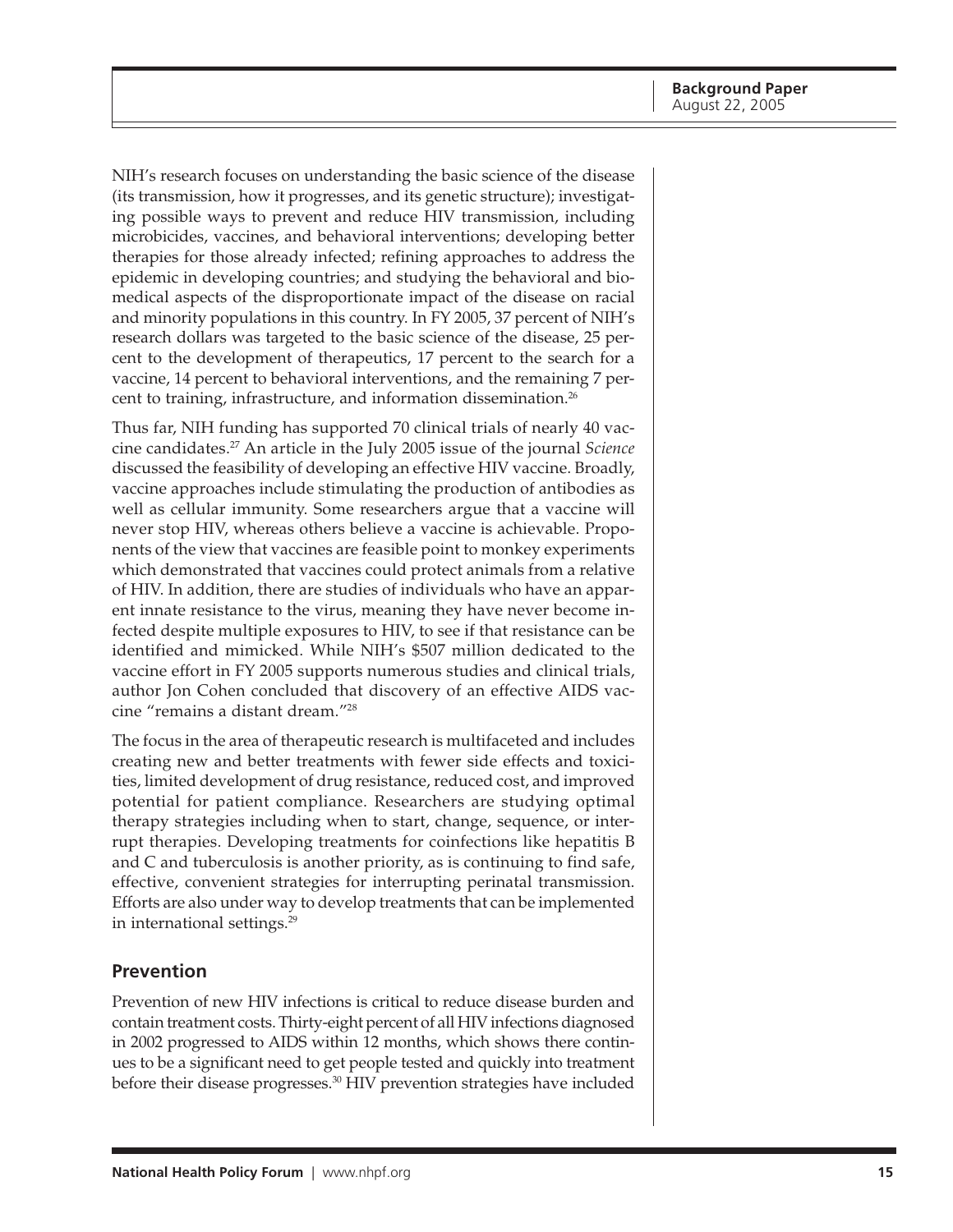population-based campaigns promoting sexual abstinence or condom use. Other strategies focus on identifying individuals who are already infected to prevent further transmission. Needle exchange programs to prevent transmission among injection drug users are another type of HIV prevention that the U.S. government does not support; in fact, it is illegal to use federal dollars to support such programs.

The CDC leads the government's HIV/AIDS prevention efforts. The agency was appropriated \$732 million in FY 2005 to conduct these efforts. This federal investment in HIV/AIDS prevention amounts to 4 percent of total federal HIV/AIDS funding. The agency's National Center for HIV, STD, and TB Prevention within the newly created Coordinating Center for Infectious Diseases organizes agency-wide efforts. The CDC distributes most of its funding to state and local health departments to conduct disease surveillance; fund HIV testing, counseling, and referral; and promote public understanding and awareness.

In April 2003, the CDC launched a new initiative "Advancing HIV Prevention (AHP): New Strategies for a Changing Epidemic" that consists of targeting efforts around four strategies for preventing HIV infections: (*a*) making HIV testing a routine part of medical care; (*b*) implementing new models for diagnosing HIV

outside the medical setting; (*c*) working with HIV-positive persons and their partners to prevent new infections; and (*d*) further reducing perinatal transmission of HIV.31 The new initiative is an effort to help the CDC meet its current prevention goals. Two of the goals are to halve the estimated 40,000 new infections each year and to increase the proportion of HIV infected people who know their status from 70 to 95 percent by 2005.

Some researchers argue that these four interventions will likely achieve only about one-third of the CDC's goal of preventing 20,000 new infections each year. Such critics maintain that the CDC should utilize costeffectiveness modeling to determine the most cost-effective interventions and to target limited prevention dollars accordingly. For example, strategies that target high prevalence groups like men who have sex with men or places where high prevalence groups seek care, like STD clinics, are significantly more cost-effective per infection prevented than standard counseling and testing.32

The aforementioned distribution of federal funding illustrates that the domestic HIV/AIDS policy in the United States is primarily focused on providing treatment services. Although research and prevention are clearly important, the remainder of this paper will focus on funding for HIV/ AIDS treatment services, particularly Ryan White, the government's largest discretionary funder of such services.

**Federal HIV/AIDS funding in the United States is primarily focused on providing treatment, as opposed to research or prevention.**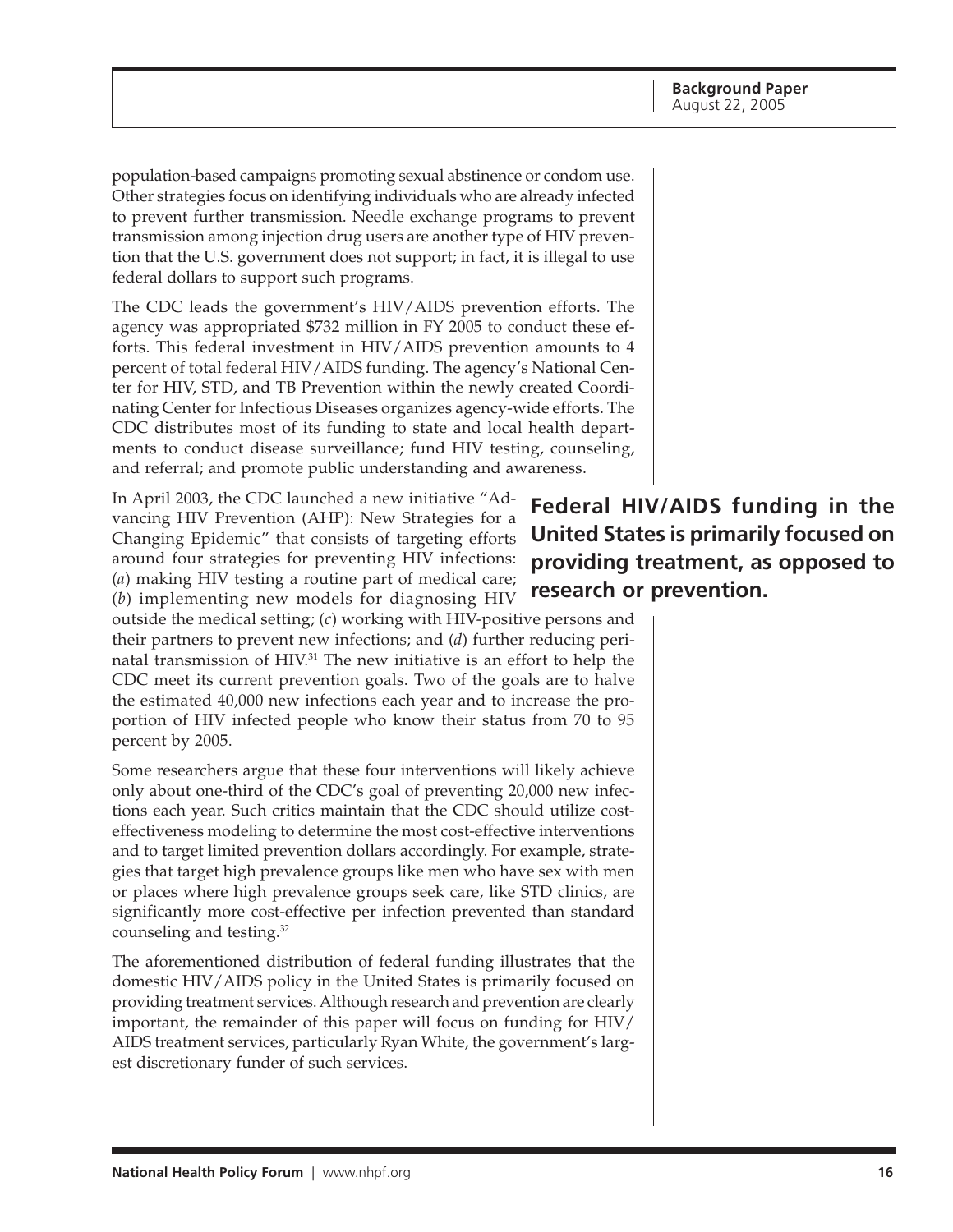**Background Paper** August 22, 2005

## <span id="page-16-0"></span>**AN ACT, IN FOUR TITLES AND A PART**

As the HIV/AIDS epidemic unfolded in the 1980s, Congress began to hear from public health officials, urban public hospitals, and those infected about the personal and financial burdens of the disease. Congress responded in the late 1980s by funding demonstration programs in those urban areas most affected by the epidemic. The programs focused on developing community-based HIV/AIDS systems of care; purchasing AZT, the first FDA-approved antiretroviral drug; and addressing the needs of HIV-infected pregnant women and children.<sup>33</sup> The demonstrations were funded through annual appropriations bills and provided the framework for the future Ryan White CARE Act. The CARE Act was signed into law on August 18, 1990 and became Title XXVI of the Public Health Service Act.

The Act authorized a discretionary grant program "to provide emergency assistance to localities that are disproportionately affected by the Human Immunodeficiency Virus epidemic and to make financial assistance available to States and other public or private nonprofit entities to provide for the development, organization, coordination and operation of more effective and cost efficient systems for the delivery of essential services to individuals and families with HIV disease."34 The Health Resources and Services Administration (HRSA) within DHHS administers the Act through the HIV/AIDS Bureau (HAB).

The Ryan White CARE Act is organized into four titles. Each title directs funds to a different type of recipient in an effort to ensure a community-driven treatment response but also to maximize state-level involvement where appropriate. For example, Title I is geared to cities, Title II to states, and Titles III and IV to community-based providers. The funding distribution mechanisms also vary across the

titles. Title I uses both formula and competitive grants, Title II formula grants, and Titles III and IV competitive grants. Eighty-five percent of Ryan White funds are distributed through Titles I and II of the Act (Figure 4).

#### **Title I (Part A) of the CARE Act**

The first title of the Act provides funds to metropolitan areas with significant need for services, specifically eligible metropolitan areas (EMAs) that have a population of at least 500,000 and more than 2,000 ELCs within the past five years. Half of the funds are distributed through formula grants and the other half through competitive supplemental

**FIGURE 4 Ryan White CARE Act Funding by Title, FY 2005**



*Note: Percentages do not add up to 100, due to rounding.*

*Source: HRSA, "Appropriations History: FY 1991 to FY 2005," table, January 4, 2005, available at ftp://ftp.hrsa.gov/hab/fundinghis04.xls; and HRSA,* Fiscal Year 2006: Justification of Estimates for Appropriations Committees, *available at www.hhs.gov/budget/06budget/documents/HRSABudget06.pdf.*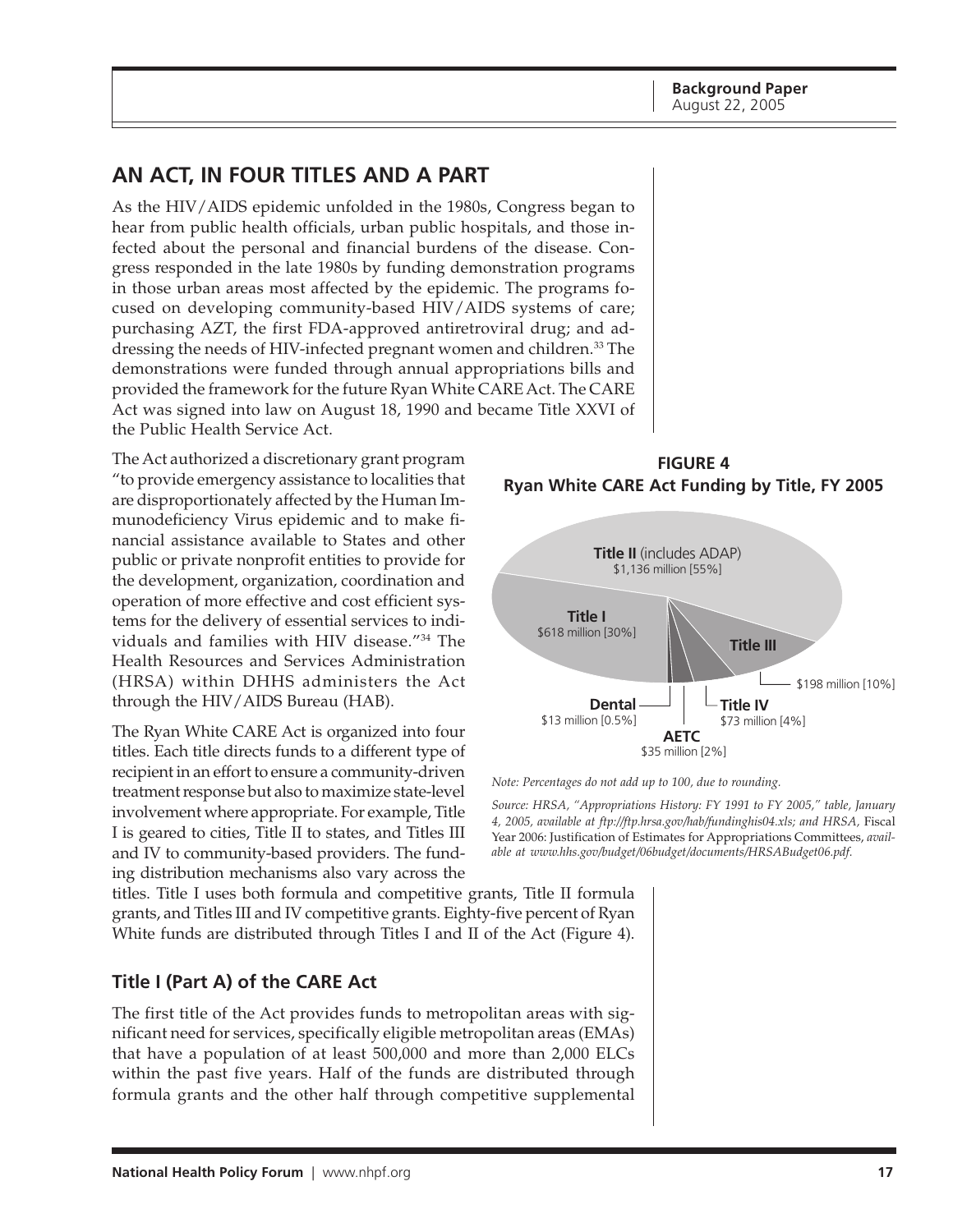grants on the basis of severity of need criteria. The FY 2005 appropriation for Title I was \$618 million.

An EMA's formula grant is based on its proportion of ELCs compared to all ELCs across all EMAs. In FY 2005, 51 EMAs were funded in 21 states, Puerto Rico, and the District of Columbia (see text box, below). Supplemental grants are awarded through a narrative grant application process that is designed to illustrate an EMA's severe need for supplemental financial assistance, its local resources committed to address the disease, its ability to utilize funds cost-effectively, and its ability to allocate resources according to local disease demographics. By statute, the severe need criteria accounts for one-third of the weight of all application review factors.

Title I grant funds may be used for "outpatient and ambulatory health services, including substance abuse treatment, mental health treatment, and comprehensive treatment services,…outpatient and ambulatory support services (including case management), to the extent that such services facilitate, enhance, support, or sustain the delivery, continuity, or benefits of health services for individuals and families with HIV disease."35 They may also be used for inpatient case management services and outreach activities focused on identifying people who know their HIV status and

| New Haven, CT<br>Fort Worth, TX<br>St. Louis, MO<br>Atlanta, GA<br>New Orleans, LA<br>Hartford, CT<br>San Antonio, TX<br>Austin, TX<br>New York, NY<br>Baltimore, MD<br>Houston, TX<br>San Diego, CA<br>Norfolk, VA<br>Bergen-Passaic, NJ<br>Jacksonville, FL<br>San Francisco, CA<br>Oakland, CA<br>San Jose, CA<br>Boston, MA<br>Jersey City, NJ<br>Orange County, CA<br>Kansas City, MO<br>Caguas, PR<br>San Juan, PR<br>Orlando, FL<br>Santa Rosa-<br>Chicago, IL<br>Las Vegas, NV<br>Petaluma, CA<br>Philadelphia, PA<br>Cleveland-<br>Los Angeles, CA<br>Seattle, WA<br>Lorain-Elyria, OH<br>Phoenix, AZ<br>Miami, FL<br>Dallas, TX<br>Tampa-<br>Ponce, PR<br>Middlesex-Somerset-<br>St. Petersburg, FL<br>Denver, CO<br>Hunterdon, NJ<br>Portland, OR<br>Vineland-Millville-<br>Detroit, MI<br>Minneapolis-St. Paul,<br>Riverside-<br>Bridgeton, NJ<br>MN<br>San Bernardino, CA<br>Dutchess County, NY<br>Washington, DC<br>Nassau-Suffolk, NY<br>Sacramento, CA<br>Fort Lauderdale, FL<br>West Palm Beach, FL<br>Newark, NJ | <b>CARE Act Eligible Metropolitan Areas (EMAs), FY 2005</b> |  |  |  |  |  |  |  |  |  |
|-------------------------------------------------------------------------------------------------------------------------------------------------------------------------------------------------------------------------------------------------------------------------------------------------------------------------------------------------------------------------------------------------------------------------------------------------------------------------------------------------------------------------------------------------------------------------------------------------------------------------------------------------------------------------------------------------------------------------------------------------------------------------------------------------------------------------------------------------------------------------------------------------------------------------------------------------------------------------------------------------------------------------------------|-------------------------------------------------------------|--|--|--|--|--|--|--|--|--|
|                                                                                                                                                                                                                                                                                                                                                                                                                                                                                                                                                                                                                                                                                                                                                                                                                                                                                                                                                                                                                                     |                                                             |  |  |  |  |  |  |  |  |  |

# **National Health Policy Forum** | www.nhpf.org **18**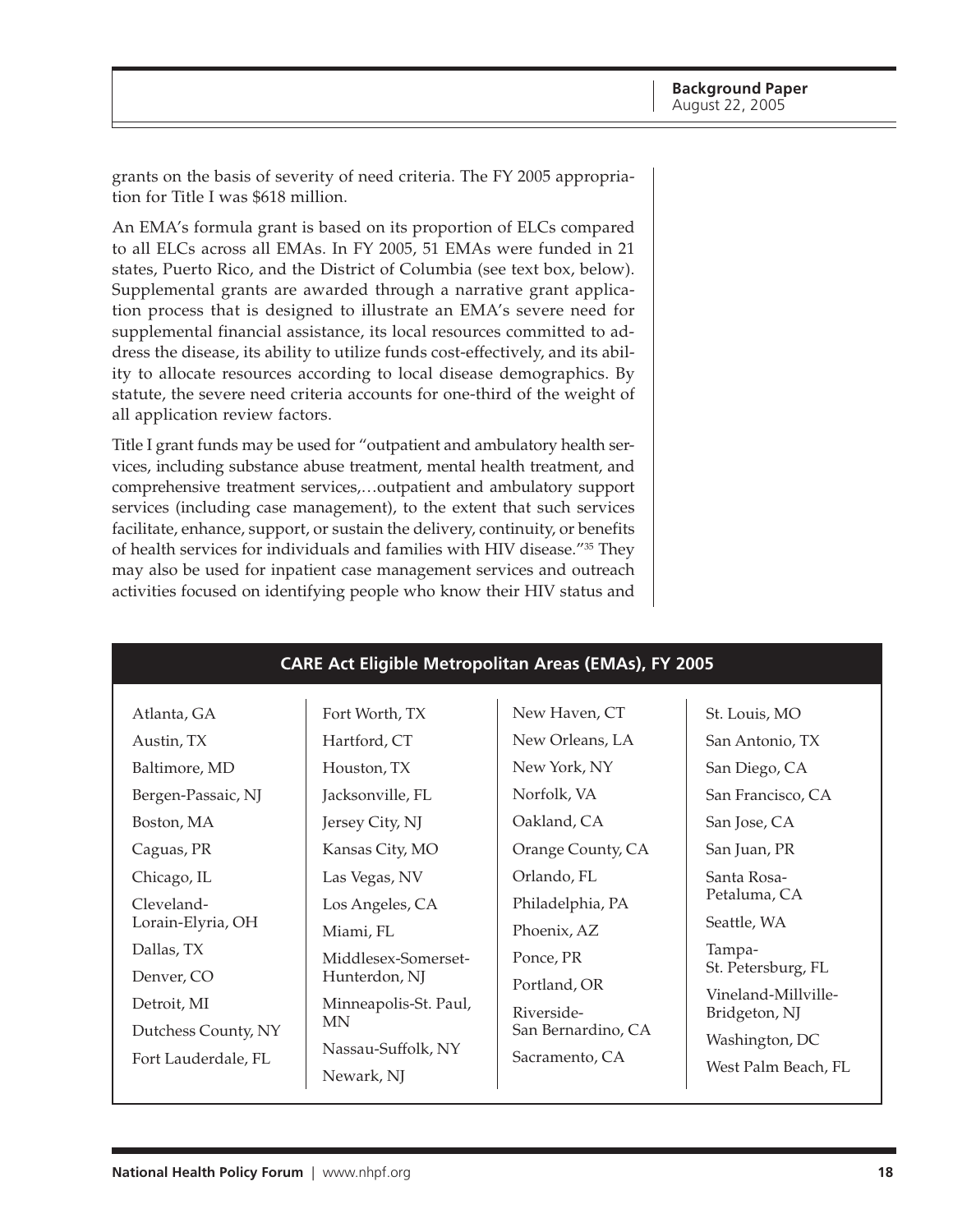are not treating their disease. The statute mandates that funds be allocated to services for infants, children, and women in the proportion that they are represented in the HIV/AIDS population of the EMA.

Grants are awarded to the chief elected official of the city or county agency that provides health care services to the largest number of people living with AIDS, generally the local health department. That official appoints a local planning council, of which at least 33 percent of the members must be either people living with HIV/AIDS or the parent or a caregiver of a child with HIV/AIDS. There must also be representation from health care providers, mental health and substance abuse providers, and the prison system, among others. The local planning council's key duties are (*a*) to determine the size and demographics of the HIV-positive population; (*b*) to determine the needs of the population, with special attention to those who know their positive status but are not in care and those disproportionately affected and historically underserved populations; (*c*) to establish funding priorities; and (*d*) to develop a comprehensive plan for the delivery of health and support services to the population.

The 1996 reauthorization changed the basis of the funding formula for Titles I and II from cumulative AIDS cases (living or deceased) since 1981 to the number of ELCs. Had this change been implemented without modification, it would have created significant shifts in funding away from areas most affected by the epidemic in the early years. As a result, Congress added a hold harmless provision to Title I that would be triggered if any changes in ELCs for an EMA would result in decreased funding. Once the provision is triggered, the grant will decline each year to 98 percent, 95 percent, 92 percent, and 89 percent of the base year grant. In all subsequent years, the EMA will receive 85 percent of its base year grant. Another provision in the 1996 reauthorization "grandfathered" existing EMAs by establishing that if an EMA was eligible in FY 1996 for Title I funding, it will always receive funding regardless of whether its ELCs or population size drops below statutory levels.

The 2000 reauthorization included a study by the Institute of Medicine (IOM) to examine, among other things, the overall financial impact of distributing Ryan White funding on the basis of HIV infection instead of AIDS diagnosis. Following the recommendations of that report, the reauthorization required the Secretary of DHHS to determine whether state HIV data was accurate and reliable enough to be used in place of AIDS data for Ryan White planning and funding allocation. To date, the Secretary has determined that Ryan White funding allocations should continue to be made based on AIDS case data. Regardless of the IOM's report and Secretary's decision, the statute currently requires that HIV data be used as the basis for allocating funds starting in FY 2007.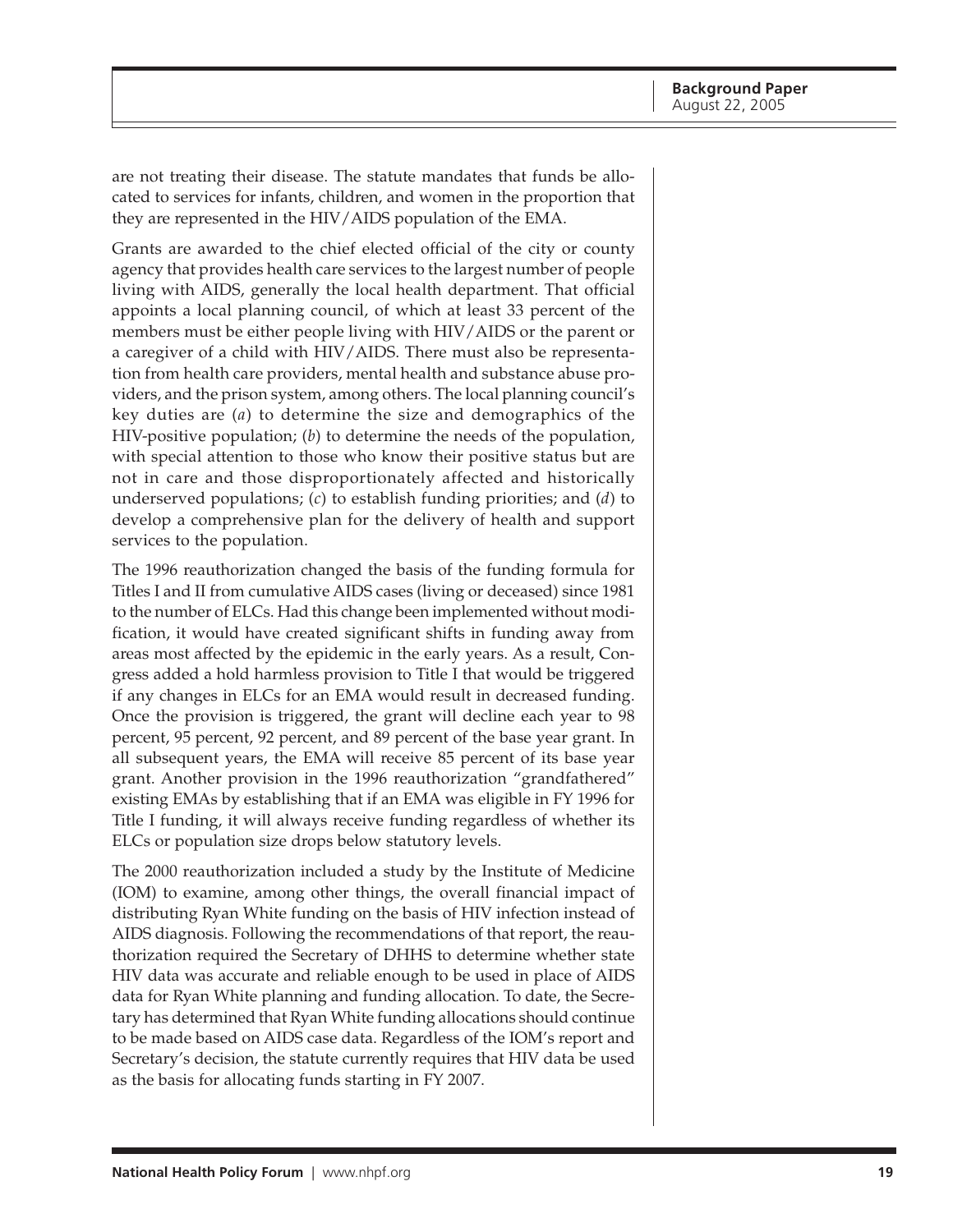## <span id="page-19-0"></span>**Title II (Part B) of the CARE Act**

Title II funds three types of formula grants: base grants, AIDS Drug Assistance Program (ADAP) grants, and emerging communities grants. In FY 2005, Congress appropriated \$1.14 billion for Title II.

**Base Grants** — The Title II base grant is a formula grant that goes to all 50 states, the District of Columbia, Puerto Rico, Guam, the U.S. Virgin Islands, and five U.S. Pacific territories. It has two parts. Eighty percent of the award is based on a state's proportion of all estimated living AIDS cases, and the other 20 percent comes from the state's proportion of AIDS cases within the state but outside of its EMAs. For states with fewer than 90 AIDS cases, the minimum grant is \$200,000; states with more than 90 cases receive a minimum of \$500,000, and territories receive at least \$50,000.

**ADAP —** About one-third of all Ryan White funding and the majority of Title II funds—\$788 million in FY 2005—is earmarked by Congress for ADAP. Although ADAP was incorporated in Title II in the original authorization in 1990, the ADAP earmark within the Title II appropriation started in 1996, with the emergence of HAART. Federal ADAP funds are distributed according to a formula based on each state's proportion of the nation's living AIDS cases. In addition to the federal grant, some ADAPs receive state general revenue funding, funds from other parts of the CARE Act, or funds from negotiated drug rebates from drug manufacturers. In 2002, 136,345 clients were served through state ADAPs.<sup>36</sup>

ADAPs operate in 57 jurisdictions including all 50 states, Puerto Rico, the District of Columbia, the U.S. Virgin Islands, the Marshall Islands, Guam, American Samoa, and the Northern Mariana Islands. They primarily provide FDA-approved prescription drugs to eligible individuals, but they may also use funds to pay to continue an eligible individual's private health insurance if it includes prescription drug coverage. Up to 5 per-

cent and, in some cases, 10 percent of a state's ADAP funds may be used to support programs to help clients adhere to their drug treatment regimens, which as mentioned in the treatment section of this paper is critical for reducing drug resistance and for ensuring treatment efficacy.

States must ensure that an individual has been medically diagnosed with HIV and that he or she is considered lowincome as defined by the state to receive services from ADAP. The statute gives states flexibility in designing ADAPs, including establishing income-eligibility criteria. A few states have set medical eligibility criteria related to either the count of CD4+ T cells or the viral load.

### **Ryan White CARE Act Structure at a Glance**

**Title I (Cities) —** Base grants and supplemental grants to eligible metropolitan areas

**Title II (States) —** Base grants, ADAP grants, ADAP supplemental grants to states, and grants to emerging communities

**Title III (Communities)** — Grants to public or private nonprofits to provide early intervention services

**Title IV (Communities) —** Grants to public or private nonprofits to serve women, infants, children, and youth

**Part F** — AIDS Education Training Centers, dental grants, Special Projects of National Significance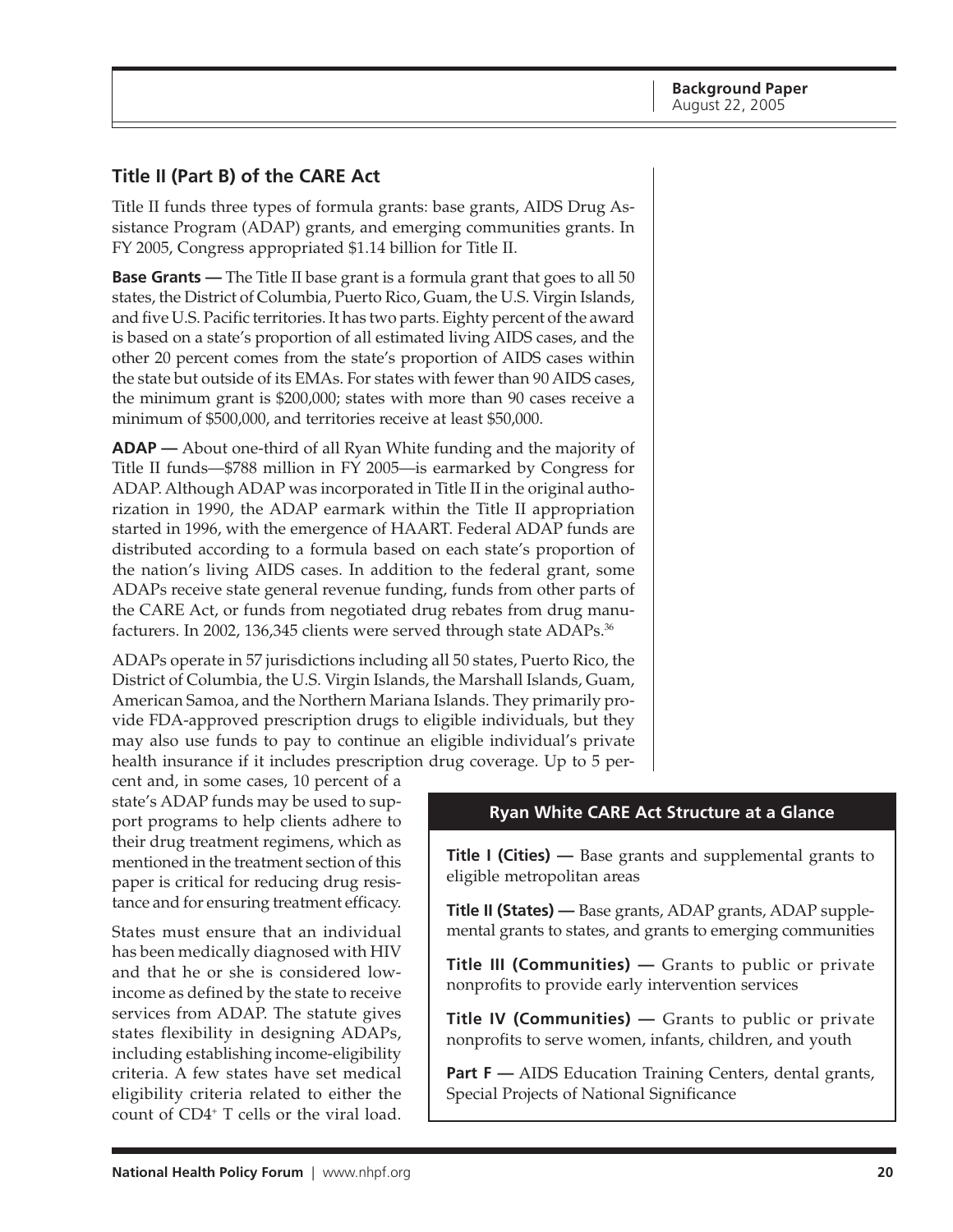Thirty-eight ADAPs provide prescription drugs to individuals with incomes at or above 300 percent of the federal poverty level (FPL). 37 (The FPL, for one person in the contiguous 48 states and District of Columbia, was \$9,570 in 2005; 300 percent of the FPL would be \$28,710.) Eleven states set their income levels at 200 percent of the FPL, and North Carolina set its level at 125 percent of the FPL, the lowest of all the states.<sup>38</sup> Similarly, the formularies set by ADAPs vary widely; 17 ADAPs do not provide all FDA-approved antiretrovirals.39

As the payer of last resort for HAART, many state ADAPs have experienced more demand for drugs than they have resources to meet. As of July 2005, eight states had instituted waiting lists for drugs, with a total of 435 people on them. In response to growing waiting lists, in June 2004 President Bush authorized one-time, emergency funding of \$20 million to serve people on waiting lists in 10 states. Currently, 1,487 individuals are enrolled in the emergency program. That funding will expire in September 2005, and those individuals will presumably revert back to their state's waiting lists, which will likely increase the total number of individual on waiting lists to  $1,922$  in nine states.<sup>40</sup>

In this time of continued fiscal belt-tightening among most government jurisdictions, states are also implementing a variety of cost-containment strategies in their ADAPs. Arkansas, Missouri, New Hampshire, and Utah have reduced their formularies, and Oklahoma and South Dakota have established annual per capita expenditure limits. Nine ADAPs anticipate instituting new or additional measures before the end of the current ADAP fiscal year, March 31,  $2006.<sup>41</sup>$ 

The 2000 reauthorization added a supplemental ADAP grant program to help states with demonstrated severe need to increase access to medications. Three percent of ADAP funding is reserved for this program, and states must meet certain eligibility criteria to receive it. States may only use these funds to purchase drugs and they must match a dollar for every four federal dollars provided through this program. Not all eligible states take advantage of this additional money because they cannot come up with the state match.

**Emerging Communities Grants —** In an attempt to respond to the growing epidemic in small urban centers, and in suburban and rural areas, in the 2000 reauthorization Congress added the emerging communities formula grant program to Title II. It is unclear why Congress placed this grant program in Title II, which funds states, instead of in Title I, which funds cities. Funds are distributed to communities with a population of at least 50,000 that have had between 500 and 1,999 reported AIDS cases over the last five years. Funding is divided into two tiers, with 50 percent awarded to communities with 1,000 to 1,999 AIDS cases and 50 percent to communities with 500 to 999 AIDS cases. Within the two tiers, funds are distributed to communities based on their proportion of AIDS cases within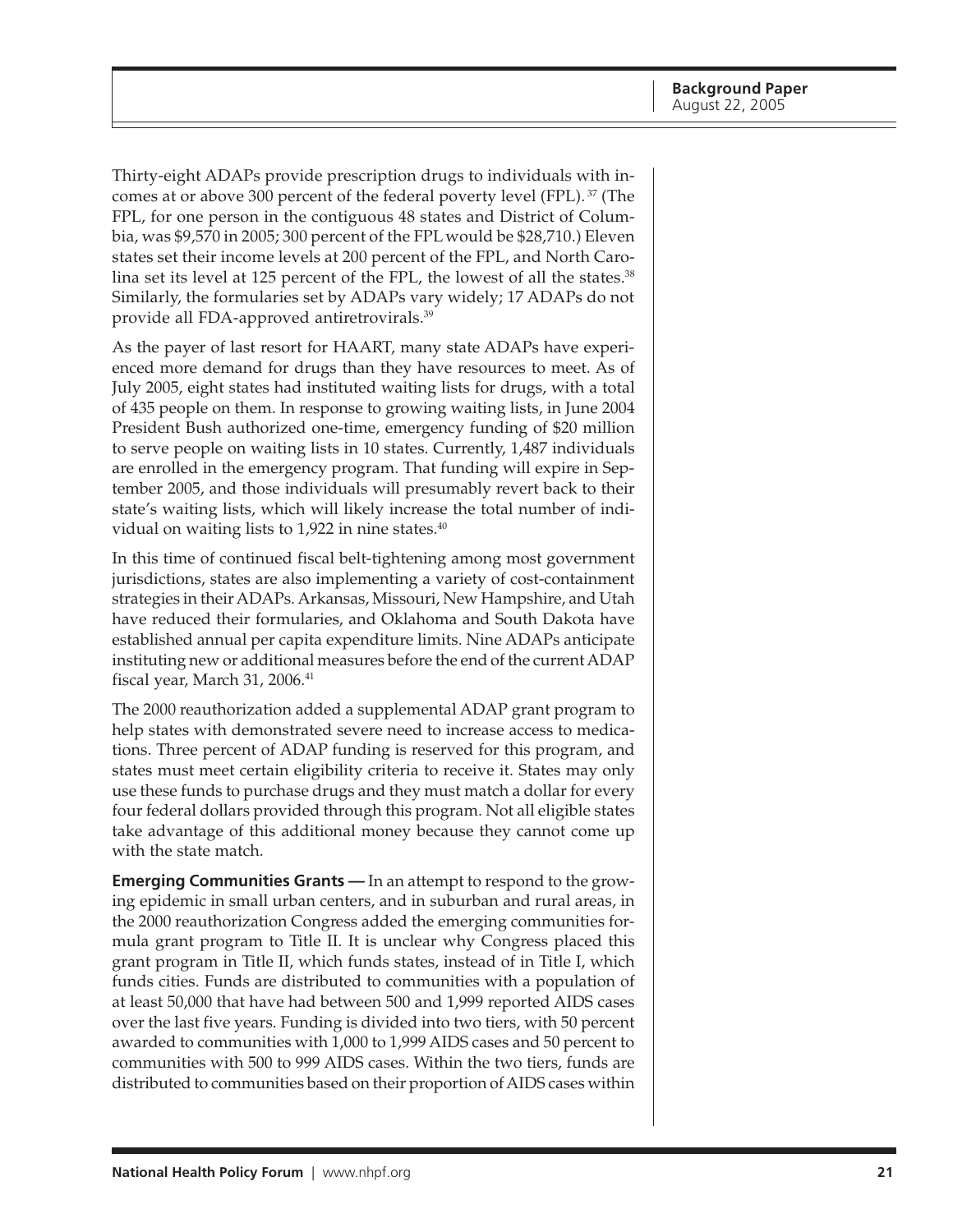<span id="page-21-0"></span>the tier. In FY 2004, four qualifying communities had between 1,000 and 1,999 cases, and 25 communities had between 500 and 999. Unlike Title I grants to EMAs, funding for emerging communities runs from year to year, with no guarantee of future funding.

Title II also has a hold harmless provision that applies to the base grant and ADAP grant programs. If the funding formula would result in a state's base grant or ADAP grant declining, the hold harmless provision would ensure that the award would not decline more than 1 percent per year from the FY 2000 award. The provision is written so that the base and ADAP awards will never drop below 95 percent of the state's FY 2000 appropriation.

### **Title III (Part C) of the CARE Act**

Whereas the first two titles of the Act provide funds to metropolitan areas and states, the third title awards competitive grants to communitybased organizations that serve people living with HIV/AIDS. Grantees are public and private nonprofit primary care providers—mostly federally qualified health centers (FQHCs), city and county health departments, hemophilia treatment centers, and outpatient facilities at academic medical centers. Ninety-eight percent of Title III funds are used to provide early intervention services for uninsured and underinsured individuals. Early intervention services include counseling, testing, primary care, drug therapy, case management, and mental health services, among others. The remaining 2 percent of funds is awarded for capacity building and planning to enable communities to serve this population more effectively. The FY 2005 appropriation for this title was \$198 million, 10 percent of total Ryan White funding.

### **Title IV (Part D) of the CARE Act**

Title IV awards competitive grants to public and private nonprofit organizations to provide primary and specialty care; substance abuse and mental health services; support services such as transportation, child care, and housing assistance; care coordination; access to clinical trials and clinical research to HIV-positive women, infants, children, and youth; and supportive services to family members and others who care for them. A special focus of Title IV is to identify HIV-positive pregnant women and ensure that they have access to prenatal care in order to prevent perinatal transmission of the virus. Congress appropriated \$73 million for Title IV in FY 2005, which is 4 percent of total Ryan White funding.

**Part E** authorizes grants for emergency response employees and establishes notification procedures in case of exposure to infectious diseases, but the corresponding funds have never been appropriated.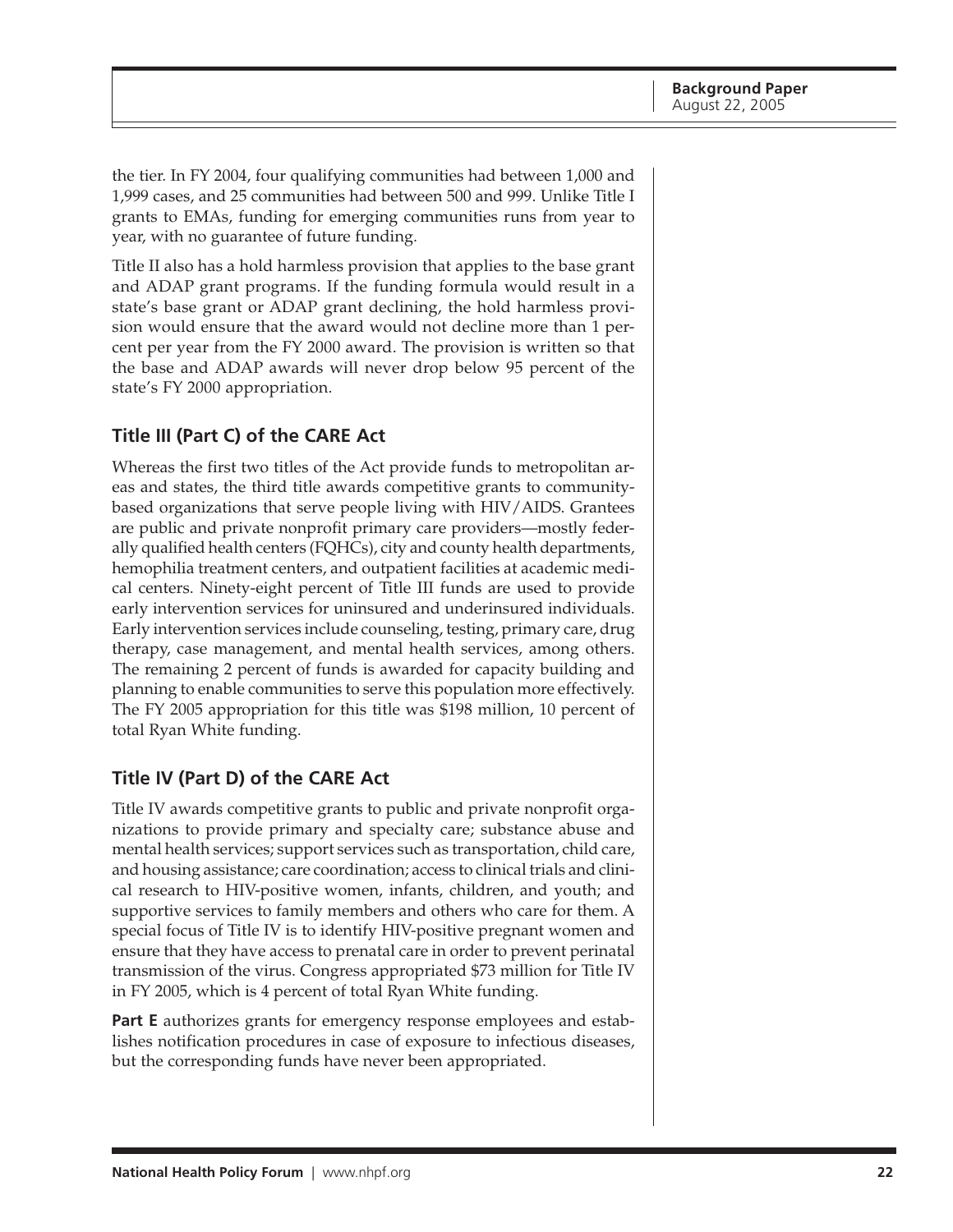#### <span id="page-22-0"></span>**Part F: Provider Training, Dental Reimbursement, and Special Projects**

The 1996 reauthorization added three other grant programs as Part F of the Act. The AIDS Education and Training Centers (AETC) Program is the clinical training component of the Act, and it funds a network of 11 regional centers with more than 130 sites that conduct multidisciplinary training and education programs for health care providers who treat patients with HIV/AIDS. From June 2002 to June 2003, about 62,000 clinicians were trained in AETCs; the majority (64 percent) were physicians. Other trainees include physician assistants, nurses, nurse practitioners, oral health professionals, pharmacists, and clinical faculty.42 The AETC appropriation for FY 2005 was \$35 million, or 2 percent of total Ryan White funding.

Early signs of AIDS often manifest in the mouth through conditions such as thrush, warts, and gum disease. Maintaining good oral health, good nutrition, and other healthy lifestyle habits can reduce the risk of opportunistic infections for an individual with HIV. The Ryan White dental pro-

# **The steady expansion of people living with HIV/AIDS increasingly burdens local care systems and Ryan White as the payer of last resort.**

gram was created to alleviate significant difficulties in access to dental care for people living with HIV/AIDS. It was transferred from Title VII of the Public Health Service Act to Ryan White (Title XXVI) in 1996. The program reimburses dental schools, postdoctoral dental programs, and, since the 2000 reauthorization, dental hygiene programs for the uncompensated services they provide to people living with HIV/AIDS. The FY 2005 appropriation for the dental reimbursement program was \$13 million, or about 0.5 percent of total Ryan White funding.

The Special Projects of National Significance Program (SPNS) supports the development and replication of innovative models in HIV/AIDS care and service delivery. SPNS is normally funded by set-asides from Titles I through IV of at least \$20 million but not more than \$25 million in any given fiscal year, but appropriations language for FY 2003–2005 directed that SPNS be funded from Public Health Service evaluation set-asides instead. For FY 2005, SPNS was funded at \$25 million. Grantee organizations include academic health center clinics, FQHCs, community-based organizations, state and local health departments, among others. Grantees test new models of care to find ways to increase treatment effectiveness for specific populations, such as those living along the U.S.–Mexico border or in correctional settings, or for improving treatment for those with comorbidities. HRSA awards grants competitively, and the grants typically last three to five years (Table 1, see next page).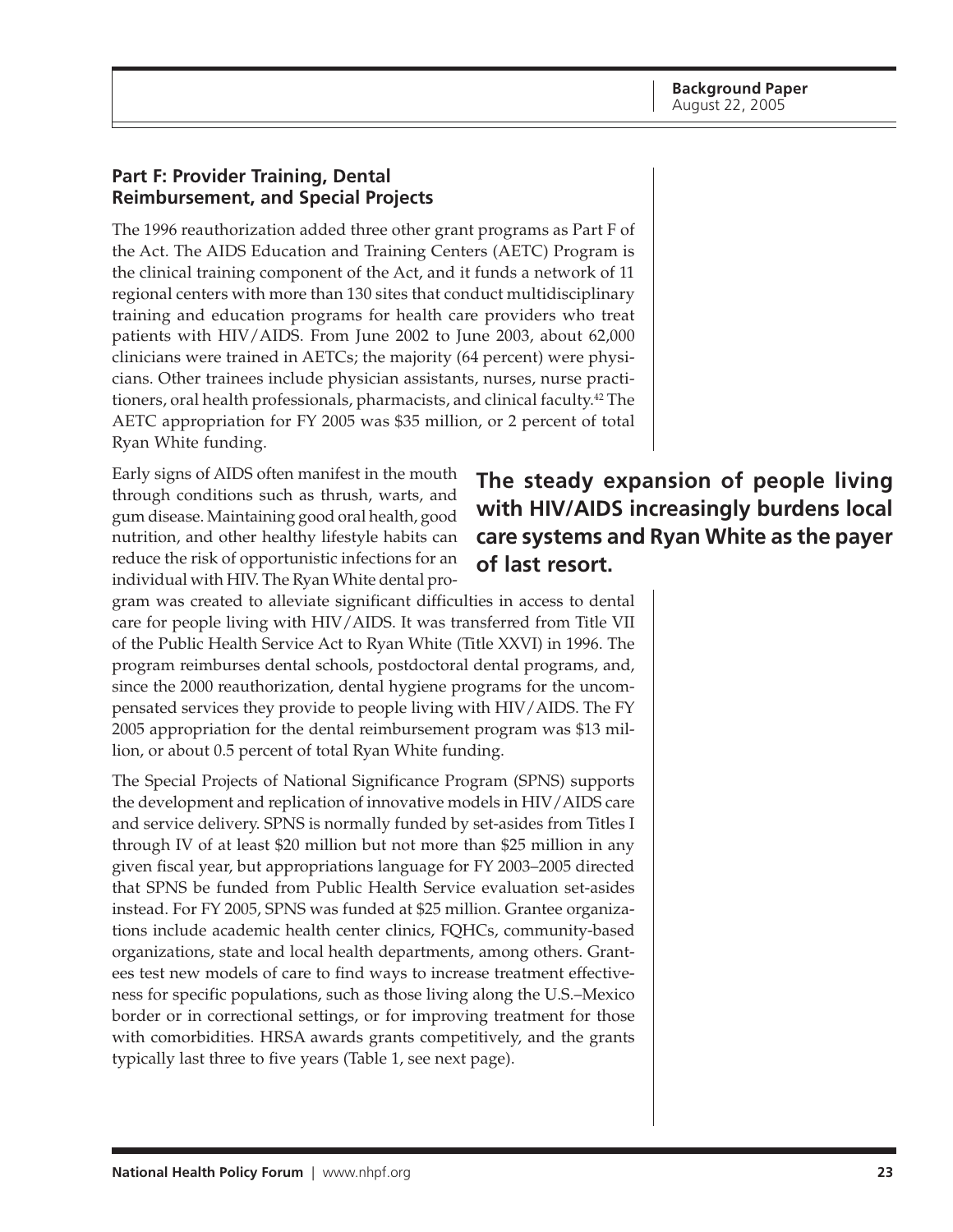|                    |                |                             |             | millions \$ |                 |             |               |                               |
|--------------------|----------------|-----------------------------|-------------|-------------|-----------------|-------------|---------------|-------------------------------|
| <b>Fiscal Year</b> | <b>Title I</b> | Title II<br>(includes ADAP) | <b>ADAP</b> | Title III   | <b>Title IV</b> | <b>AETC</b> | <b>Dental</b> | <b>Total</b><br>(billions \$) |
| 1995               | \$357          | \$198                       | N/A         | \$52        | \$26            | N/A         | N/A           | \$0.63                        |
| 1996               | 392            | 261                         | \$52        | 57          | 29              | N/A         | N/A           | 0.74                          |
| 1997               | 450            | 417                         | 167         | 70          | 36              | \$16        | \$8           | 1.00                          |
| 1998               | 465            | 543                         | 286         | 76          | 41              | 17          | 8             | 1.15                          |
| 1999               | 505            | 738                         | 461         | 94          | 46              | 20          | 8             | 1.41                          |
| 2000               | 546            | 824                         | 528         | 138         | 51              | 27          | $8\,$         | 1.60                          |
| 2001               | 604            | 911                         | 589         | 186         | 65              | 32          | 10            | 1.81                          |
| 2002               | 619            | 977                         | 639         | 194         | 71              | $35\,$      | 13            | 1.91                          |
| 2003               | 627            | 1,067                       | 714         | 201         | 75              | 36          | 13            | 2.02                          |
| 2004               | 623            | 1,100                       | 749*        | 200         | 74              | 35          | 13            | 2.04                          |
| 2005               | 618            | 1,136                       | 788         | 198         | 73              | 35          | 13            | 2.07                          |
| 2006**             | \$618          | \$1,146                     | \$798       | \$198       | \$73            | \$35        | \$13          | \$2.08                        |

<span id="page-23-0"></span>**TABLE 1 Ryan White CARE Act Federal Appropriations by Title, Fiscal Years 1995–2006**

*\* This does not include an additional \$20 million that was appropriated in FY 2004 for emergency funding for ADAPs.*

*\*\* President's budget request.*

*Source: HRSA, "Appropriations History FY 1991 to FY 2005," table, January 4, 2005, available at ftp://ftp.hrsa.gov/hab/fundinghis04.xls, and HRSA,* Fiscal Year 2006: Justification of Estimates for Appropriations Committees, *available at www.hhs.gov/budget/06budget/documents/HRSABudget06.pdf.*

# **POLICY ISSUES FOR REAUTHORIZATION**

As with deliberations over past reauthorizations, policymakers must consider the changing HIV/AIDS epidemic and advances in prevention and treatment when reflecting on the adequacy of the existing statute. They need to consider what the epidemic will look like over the next five years, what treatment needs will be, and what might be the CARE Act's role in addressing those needs. They cannot ignore that the steady expansion of people living with HIV/AIDS—the hundreds of thousands not in care, and the additional 22,000 seeking services each year—increasingly burdens local health care systems and Ryan White as the payer of last resort.

Although some state budgets are beginning to show signs of improvement, Medicaid continues to consume an average of nearly 20 percent of state resources. In response, some states are scaling back provider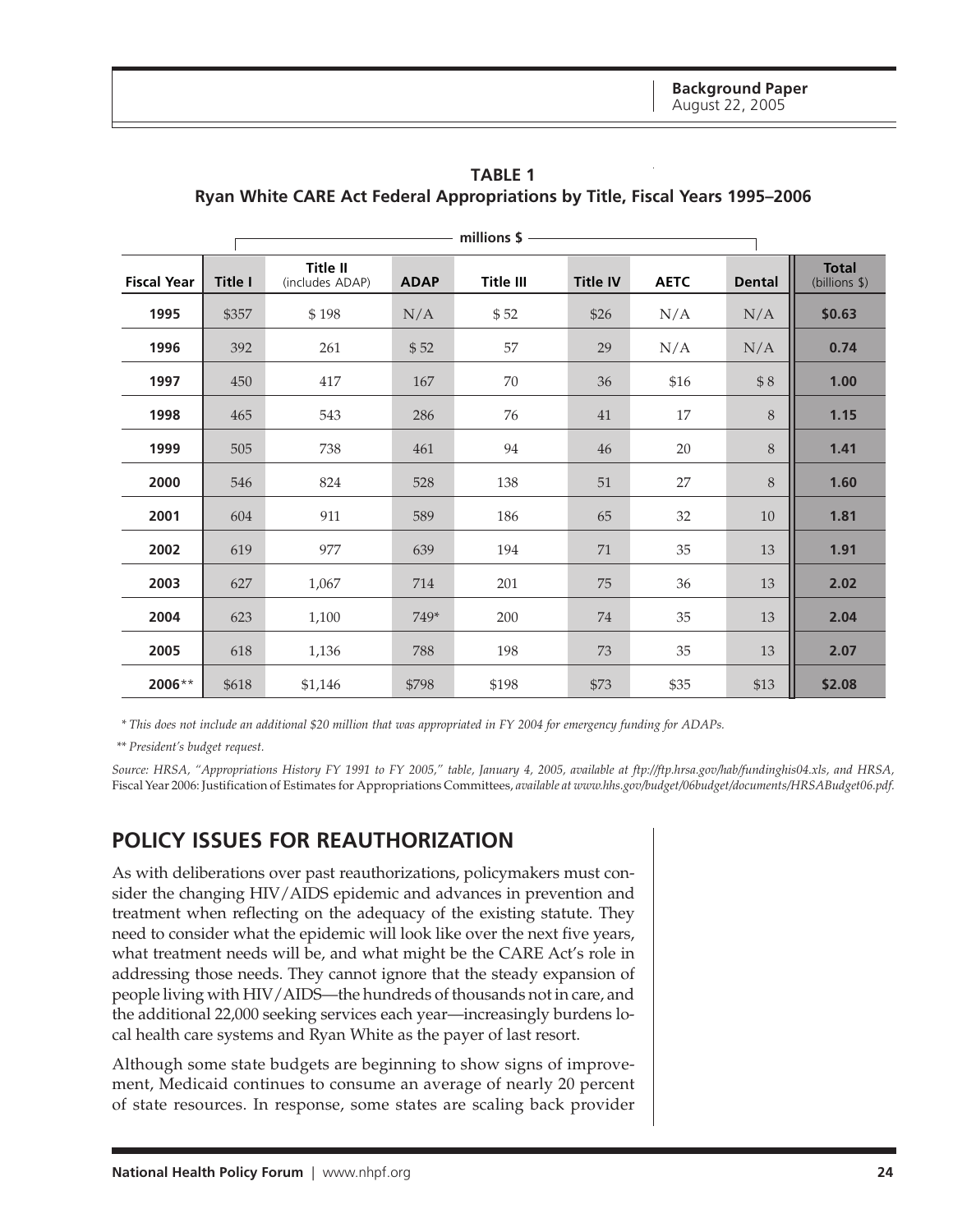<span id="page-24-0"></span>payments, income eligibility levels, and benefits—especially pharmaceutical benefits, which put additional pressure on the CARE Act. African Americans and other minority groups continue to bear a disproportionate disease burden and women, particularly women of color, are increasingly infected with the virus. Preexisting disparities in access to care for minority populations make treatment financed through Ryan White ever more needed and ever more challenging to provide.

Most of the reauthorization debate focuses on changes within the existing four-title structure, but some do advocate for major restructuring. Assuming maintenance of the four title structure, key areas of debate include (*a*) whether and what changes should be made to allocate treatment dollars more equitably, (*b*) whether the statute needs to be modified to reinforce the shift to a chronic disease model from a palliative care model by defining a core set of

services, (*c*) whether there is a congressional role to be played in stabilizing and providing more uniformity to ADAPs, and (*d*) ways to improve grantee accountability.

#### **Improving Access Equity Through Funding Allocation Changes**

There are a number of issues under debate related to Ryan White funding formulas. One revolves around the data that goes into the formulas in Titles I and II. The current statute mandates a shift from using AIDS to HIV data by FY 2007, but there are questions about the impact and feasibility of such a switch. Some HIV/AIDS policymakers would like to see other variables such as uninsurance rates, relative costs of care, public and private insurance coverage, and relative generosity of a state's Medicaid program included in the formula for determining a jurisdiction's grant award. Others would like to reduce funding inequities that result from formula design as well as the hold harmless and grandfathering provisions in Titles I and II.

**What's in a Number?** At present, Title I and II formula grants are distributed on the basis of one measure: relative disease burden, calculated from AIDS data. By continuing to distribute Ryan White funds on the basis of AIDS data, the statute ignores the reality that the majority of the HIV/ AIDS population in need of treatment is HIV positive but their disease has not progressed to AIDS. Using AIDS data instead of HIV data also fails to compensate jurisdictions for working hard to get HIV-positive people diagnosed and into treatment early, thereby preventing their deterioration from HIV status to AIDS. Many argue that areas with emerging HIV epidemics and therefore limited AIDS case history, like the southeastern states, are underfunded because HIV cases are not counted in the formulas.

There is general consensus that using valid HIV data to distribute Ryan White dollars would more accurately reflect the nature of the epidemic and treatment needs, as well as create an additional incentive for states

**There is general consensus that using valid HIV data to distribute Ryan White dollars would more accurately reflect the nature of the epidemic and treatment needs.**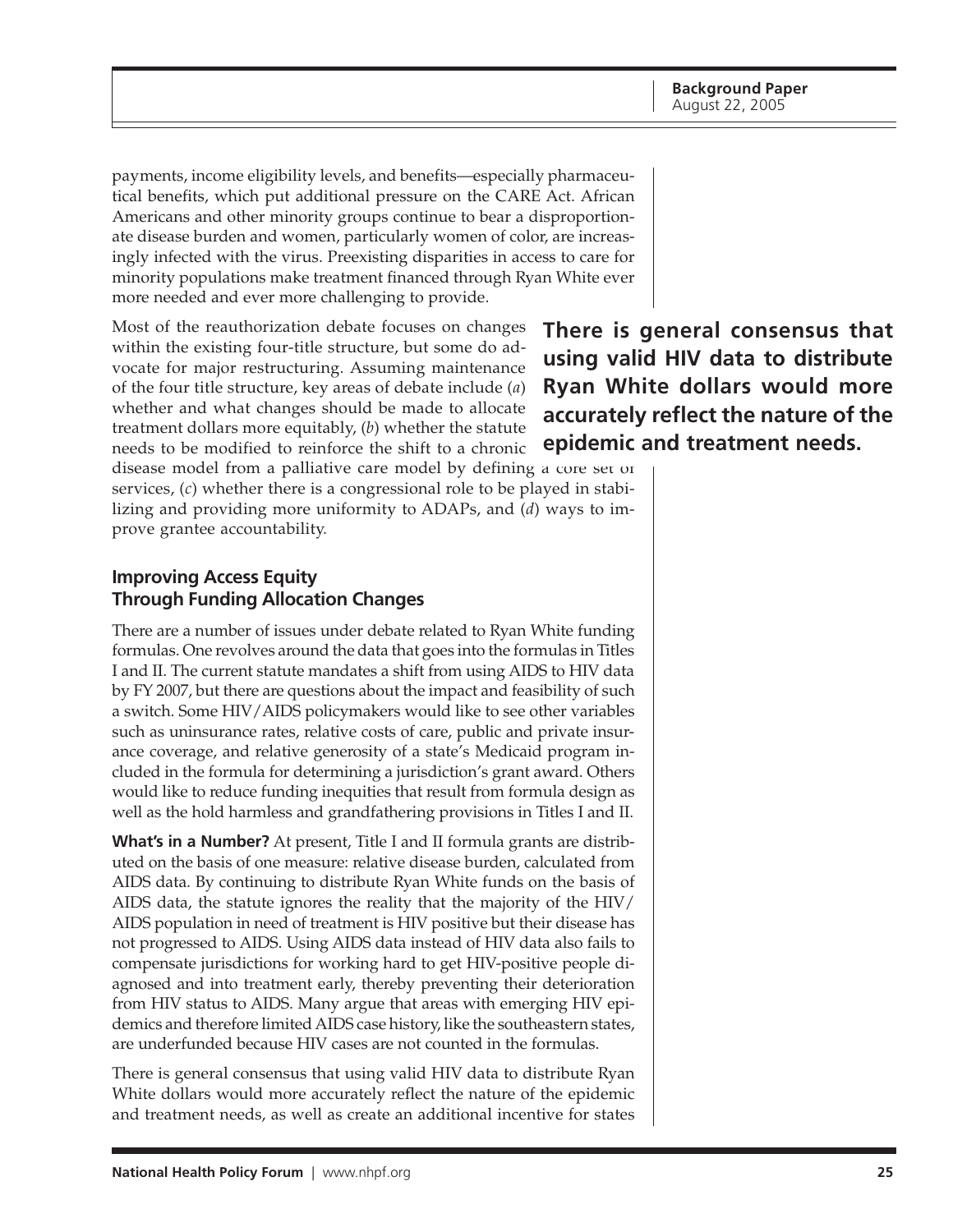and localities to identify a higher proportion of people infected with HIV. The debate continues to lie in determining whether FY 2007 is the appropriate time for that switch. Concerns about switching from AIDS to HIV data center on the lack of nationally available comparable HIV data and the level of maturity and reliability of the HIV data that is collected. As mentioned earlier in this paper, the CDC accepts only confidential, namebased reports for inclusion in its national HIV prevalence estimate. Although 38 states currently provide name-based reports to the CDC, the CDC only uses data from the 32 states that it considers to have mature data collection systems.

As directed by the 2000 reauthorization, the IOM explored the feasibility of switching to HIV data. The IOM committee determined that HIV data was not ready for inclusion at the time of its 2004 report. It made several recommendations to DHHS and others to either justify the inclusion of HIV data by FY 2007, as Congress has contemplated, or to conclude that reported HIV cases do not result in a more equitable resource allocation and, thus advising Congress that it should reconsider its recommendation prior to FY 2007.43 On July 27, 2005, the Bush administration released its principles for Ryan White reauthorization. One of the principles is to maintain the current statutory requirement that all states must submit name-based HIV data by FY 2007.<sup>44</sup>

The Government Accountability Office (GAO) analyzed the impact of using HIV and AIDS data in distributing Title II base grant funds for FY 2004 and found that incorporating HIV data would result in funding shifts; about half of the states would experience funding increases (a large portion of those increases would be in the southern states), and half would experience decreases. Maintaining hold harmless and minimum grant provisions would significantly mediate these shifts, however. The analysis found that if hold harmless provisions were removed from the modified formula, about 10 percent, or \$28.4 million, of Title II base grants would shift across states. Twenty-six grantees, including 11 from the South, would receive funding increases and 26 would receive decreases; California, New York, and Georgia would experience the largest decreases. "States that would benefit from the use of HIV cases tend to be those with the oldest HIV case reporting systems. Those states with the oldest systems include 11 southern states whose HIV reporting systems were implemented prior to 1995."45 At least initially, maintaining the hold harmless and minimum grant requirements would result in just a 4 percent shift in funds instead of the 10 percent shift if they were eliminated.

Many argue that the best way to improve HIV surveillance data is to tie states' prevention and treatment funding to reporting name-based data to the CDC. Such an approach would encourage states to intensify their testing programs to capture their share of the 250,000 to 300,000 people living with HIV/AIDS that the CDC estimates are currently undiagnosed. Ultimately, policymakers must decide whether the future benefit of improved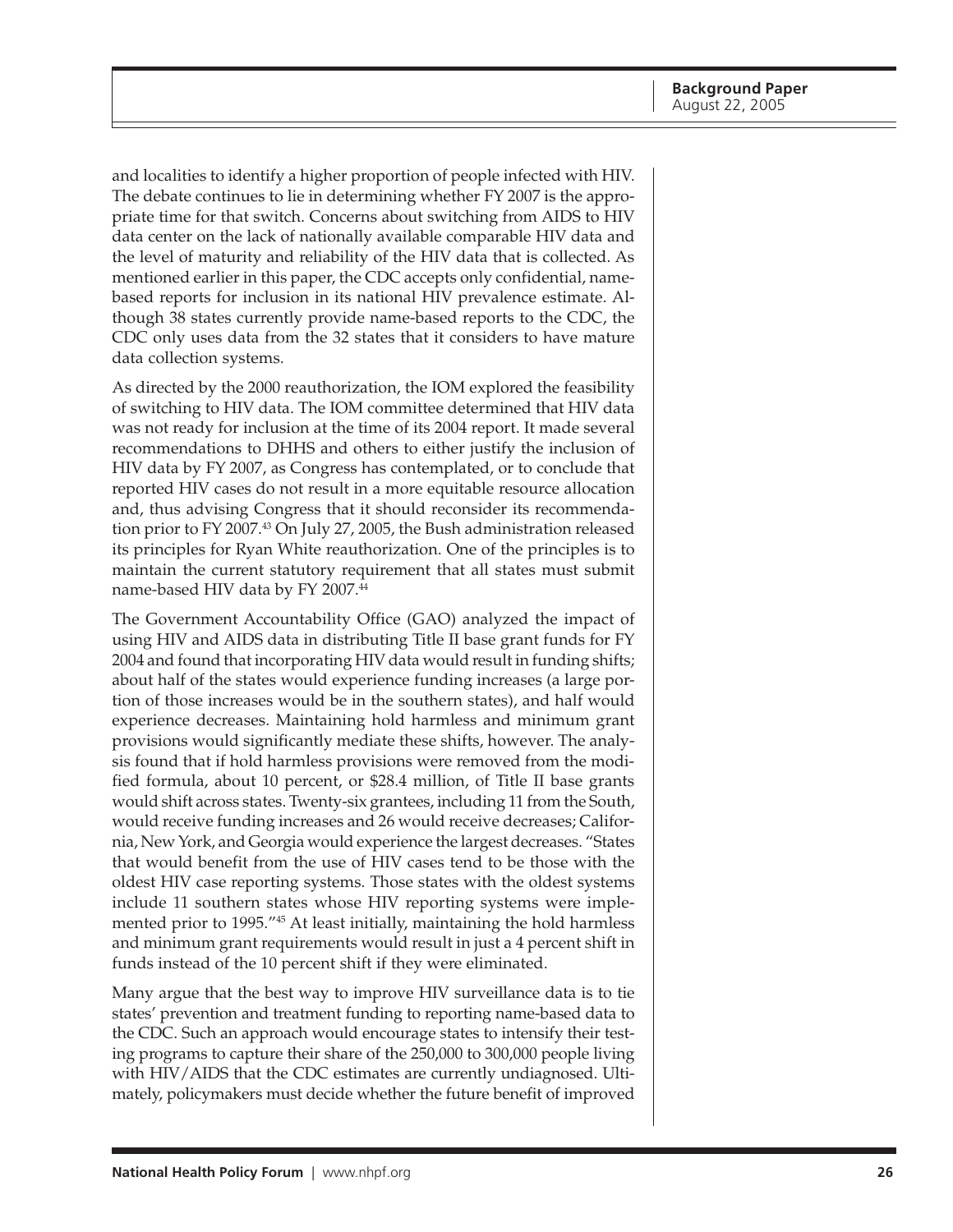HIV surveillance data is worth the tradeoff of using the imperfect HIV data currently available and the resulting funding shifts that would occur. As the GAO study demonstrated, part of that decision requires that policymakers should recognize that switching to HIV data as a means to achieve more equitable funding distribution is less meaningful if hold harmless provisions are kept intact.

**Beyond Disease Burden: Measuring Need —** Determining resource needs for a given area requires knowing its disease burden, the costs of providing care, and the available resources. Currently, the CARE Act's formulas rely solely on disease burden to distribute funding. Different parts of the CARE Act—Title I supplemental grant awards and Title III and IV awards—attempt to take other factors into account in allocating funding. The IOM committee that published *Measuring What Matters* examined the method for determining severity of need for the Title I supplemental grant program, the largest of the Act's competitive grant programs in terms of funding. Although the committee's findings are focused specifically on the process for this grant program, they are relevant to any attempt to incorporate other measures, beyond AIDS or HIV data, into determining need throughout the Act.

requests extensive information in the application process about the epidemiology of comorbid conditions, poverty and insurance status, and populations with special

needs, there are no reliable, consistent, and comparable data at a local level to make the responses meaningful. The committee therefore recommended that HRSA undergo a consultative process to develop models based on publicly available data to estimate EMA-level resource needs. They added that HRSA needs to find a way to measure actual need in a number of areas to check the estimates generated by the model. In its reauthorization principles, the Bush administration recommends providing the Secretary of DHHS the authority to create a severity of need core services index (SNCSI) based on objective criteria to distribute funds to the neediest metropolitan areas and states first. The SNSCI would use data-driven criteria to capture HIV prevalence, poverty levels, and availability of other local, private, state, and federal resources. They argue that distributing funds in this way, coupled with a maintenance of effort requirement, would make the program more responsive to populations most in need.46

On the surface, it may seem more equitable to develop such models in an attempt to distribute resources on the basis of a number of objective measures of need, not just disease burden, but some policymakers argue that this process would penalize EMAs and states that have worked hard to make more resources available by strengthening their safety nets and expanding their Medicaid programs. They question whether such an approach would create perverse incentives for jurisdictions to invest less in the safety

The committee found that although HRSA **As currently written, the statute distributes** HIV infection and AIDS, the prevalence of **states without them, regardless of whether the more funding to states with eligible EMAs than states have similar total AIDS cases.**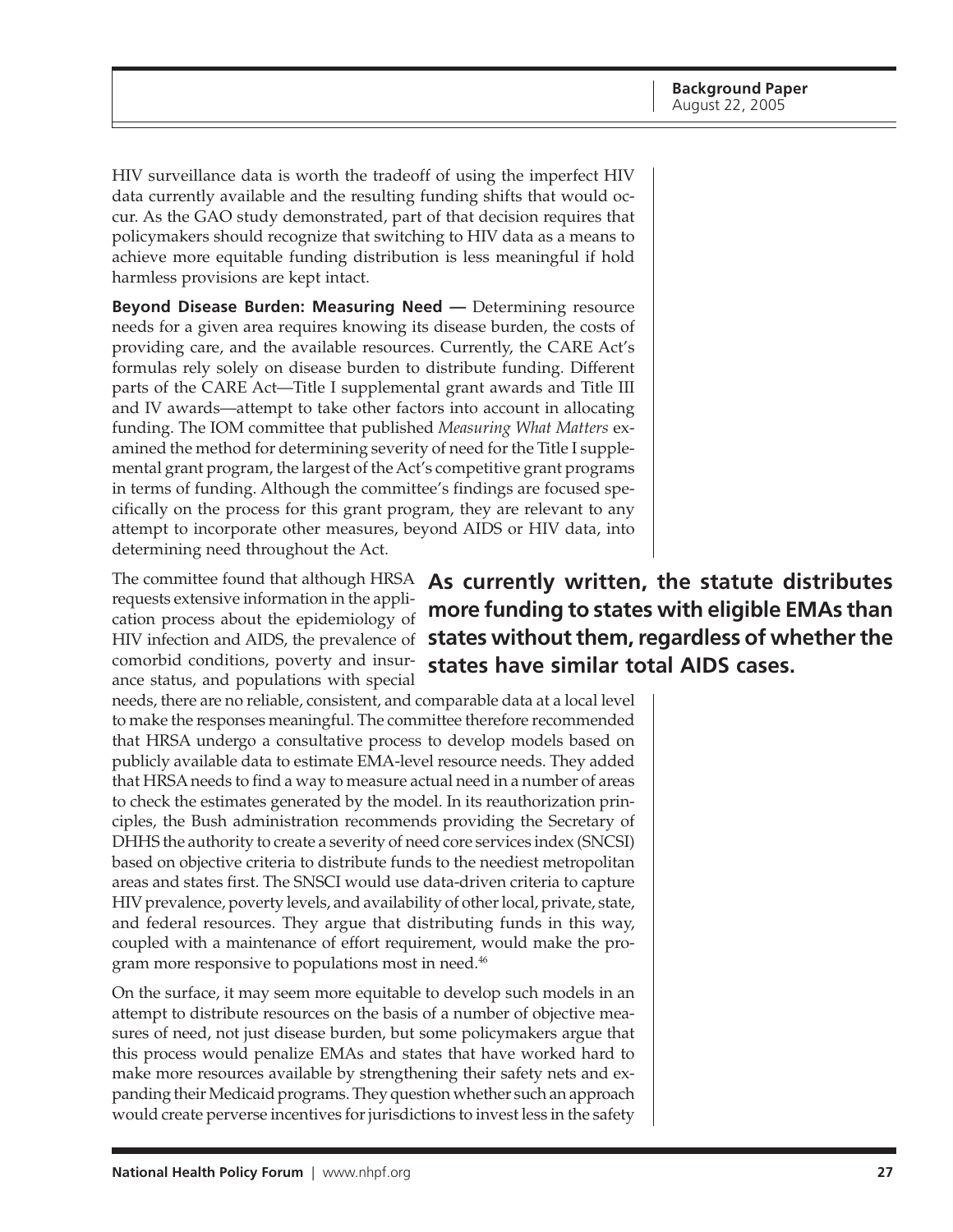net and Medicaid to qualify for more Ryan White funding. On the other hand, Ryan White dollars are small in comparison to the federal matching funds states receive for Medicaid, so if states have expanded Medicaid coverage, less Ryan White funding might not be a significant issue.

**Double Counting: Fair Play or Dubious Practice?** The current statute distributes more funding to states with eligible EMAs than states without them, regardless of whether the states have similar total AIDS cases. The double counting of AIDS cases in EMAs—in the Title I formula and again for 80 percent of the base grant for Title II—means that states with similar numbers of AIDS cases but differences in population centers can receive significantly different funding for each AIDS case, even if they have a similar number of total AIDS cases. The GAO testified before a congressional subcommittee to this point in June 2005 and provided the example of South Carolina and Connecticut. For fiscal year 2004, Connecticut had 5,363 AIDS cases and South Carolina had 5,563. "However, Connecticut had two EMAs that accounted for 91.3 percent of its cases while South Carolina had none. Connecticut received \$26,797,308 (\$4,997 per AIDS case) in combined Title I and Title II funding while South Carolina, with 200 more cases, received \$20,705,328 (\$3,722 per AIDS case). Connecticut received 29 percent more funding than South Carolina, a difference of \$6,091,980, or \$1,275 per AIDS case."47

Some might argue that the cost of treatment in Connecticut is higher than South Carolina and therefore the per AIDS case funding discrepancy is justified, but in the absence of formulas that take treatment cost data into account, these per-case discrepancies appear unfair. The Bush administration has said it will support the elimination of the double counting of cases between EMAs and states in Titles I and II.48

**Harmless to Some; Harmful to Others —** The goal of the Title I and II hold harmless provisions is to minimize the shifts in funding to EMAs and states from year to year and the service disruptions that might result. Hold harmless funds are added to an EMA's formula grant to bring it up to the level defined in statute (at least 85 percent of its base year for Title I and 95 percent for Title II). The downside of such provisions is that they make it difficult for policymakers to distribute funding to areas most affected by the epidemic. In addition, the money that is set aside to pay for the hold harmless provision would otherwise be distributed to eligible grantees.

As written, the current Title I hold harmless provision benefits 21 EMAs, but San Francisco receives almost 92 percent of the hold harmless dollars (\$7,358,239 in FY 2004).<sup>49</sup> In San Francisco's case, hold harmless dollars represent 45.5 percent of its Title I base grant award.<sup>50</sup> The administration has stated it supports the elimination of current hold harmless provisions altogether.<sup>51</sup> Some advocacy groups would prefer a less drastic change; they recommend changing the Title I hold harmless provision so that it will provide 79 percent of a jurisdiction's base year award instead of the current 85 percent.<sup>52</sup>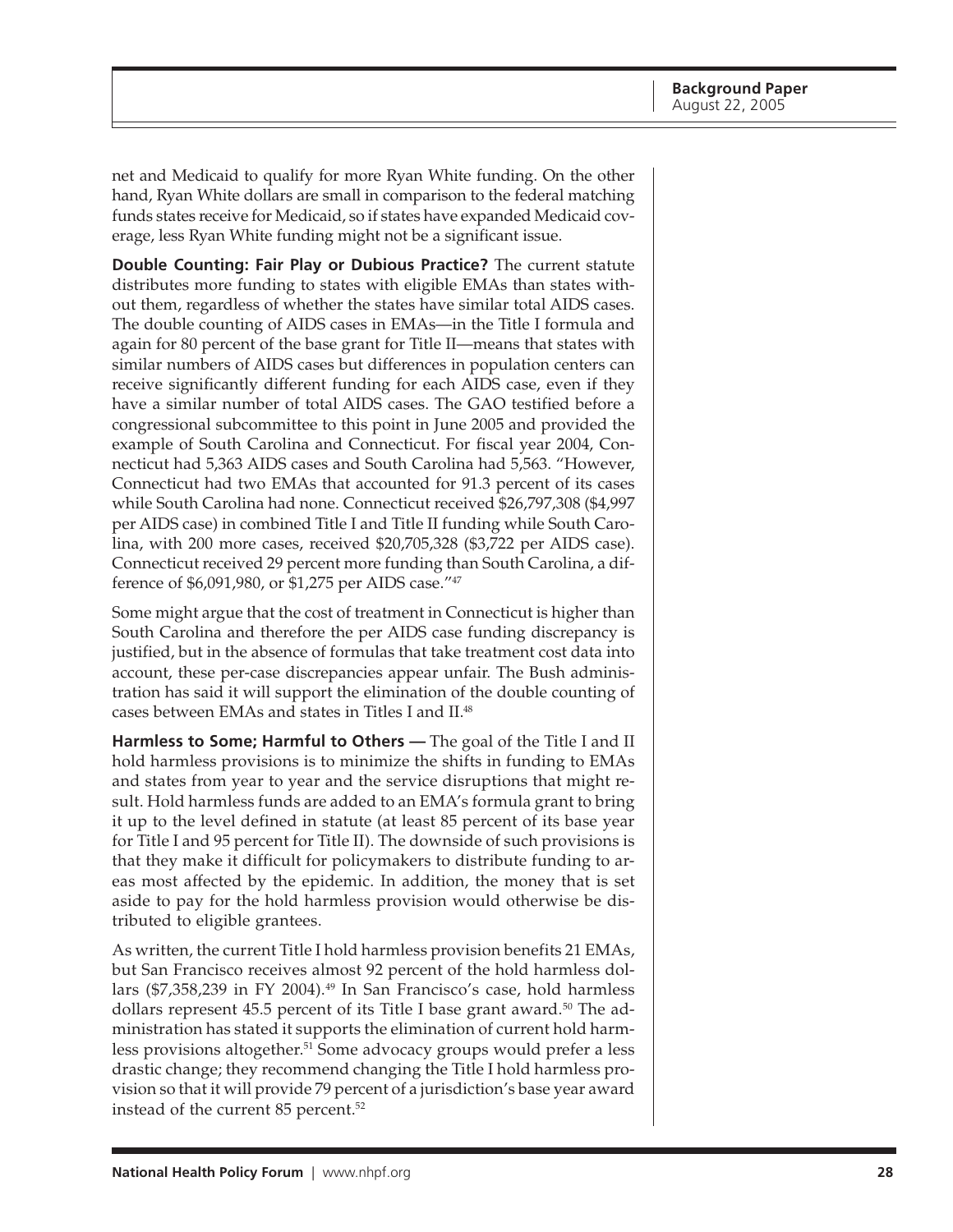<span id="page-28-0"></span>Similarly, in 1996 when the authorizers grandfathered EMAs eligible as of FY 1996, they limited the program's future ability to distribute funds to areas most in need. For example, in FY 2004, 29 of 51 EMAs did not meet the statutory threshold of 2,000 ELCs within the past five years. Those 29 EMAs reported AIDS cases ranging in number from 223 to 1,941 within the past five years. This provision creates disparities in per case funding between grandfathered EMAs in Title I and those smaller urban areas receiving funds under the emerging communities program in Title II. For instance Memphis, which receives an emerging community grant, reported more AIDS cases than 26 grandfathered EMAs.<sup>53</sup> About 20 percent of Title I funding, or \$116 million, was directed to these grandfathered EMAs.

#### **Mandating a Set of Core Services: Positive or Punitive?**

Community-level decision making and administrative flexibility have always been at the center of the CARE Act. A second key reauthorization debate focuses on whether that flexibility should be curtailed by defining a core set of services and a specific proportion of grant funds to be spent on those core services in an effort to create more equitable access to treatment across the country. As the funder of last resort, Ryan White is meant to fill gaps left by Medicaid, Medicare, private insurance, and state and community programs, which leads to significant variation in access across states and jurisdictions.

Core services would include primary medical care, medications, laboratory tests, oral health, mental health and substance abuse services, case management, and nutrition and treatment adherence counseling. According to FY 2003 data, about 53 percent of Title I grant funds across all EMAs were used to provide health care services, 23 percent went to fund support services, 12 percent for case management, and the remainder for planning council support and other grant administration. In individual

EMAs, proportions dedicated to health care services ranged from highs of 79 percent in San Juan, 75 percent in Atlanta, and 70 percent in Denver to lows of 9 percent in Minneapolis, 23 percent in Oakland, California, and 27 percent in Boston.<sup>54</sup>

**Ryan White fills the gaps left by Medicaid, Medicare, private insurance, and state and community programs, which leads to significant variation in access across jurisdictions.**

One analysis funded by HRSA found that for Title I grantees there was no significant relationship between a jurisdiction's HIV health care financing environment (they were deemed low, medium, or high based on Medicaid, insurance rates, and other factors) and its Title I health care expenditures. The analyses actually found a slight, nonsignificant trend that the more resources there were in a health care financing environment, the more Title I and II funds were spent on health care services.<sup>55</sup>

In response to this variation, a number of key HIV/AIDS advocacy organizations are recommending mandating a set of core services and funding set-asides. The AIDS Healthcare Foundation, recommends mandating that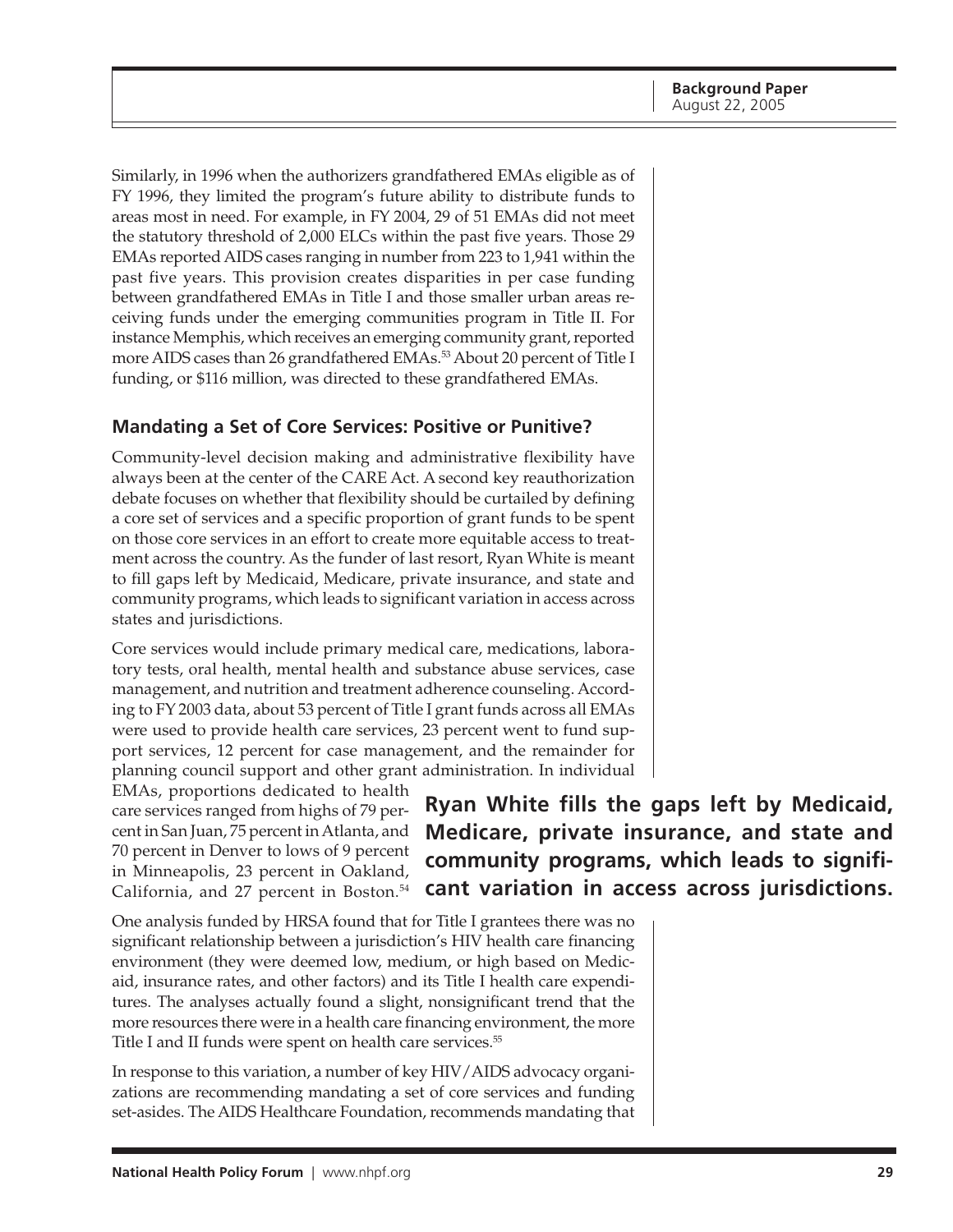<span id="page-29-0"></span>at least 65 percent of Title I funds be spent on medical services. The HIV Medicine Association and American Academy of HIV Medicine also support a core services mandate. They advocate that at least 25 percent of awards be used for primary medical care services and 25 percent for basic medical services. The Bush administration also supports defining a set of core medical services (defined as "basic, primary medical care and medication") and wants 75 percent of Ryan White funds across the four titles to be used for core medical services.<sup>56</sup>

Other key advocacy groups including the National Alliance of State and Territorial AIDS Directors (NASTAD), the Communities Advocating Emergency AIDS Relief (CAEAR) Coalition, and AIDS Action oppose defining a mandatory set of services or funding set-asides for those services.57 They contend that such mandates would prove detrimental in a

number of ways. They argue that jurisdictions that have created an which provides access to primary care services to the uninsured or

adequate health care safety net, **mark over the last 10 years, some ADAPs cannot Despite a 15-fold increase in the national ADAP earmeet demand and are implementing waiting lists.**

underserved with HIV/AIDS, need maximum flexibility to be able to target most of their dollars to support services. Such a mandate for medical services could also have a negative effect in resource-poor areas, where Ryan White dollars may be the only source of funding for support services. These organizations argue that instead of mandating such a priority, HRSA should exercise greater administrative oversight of grantees to ensure Ryan White resource allocation complements local capacity.

### **Can ADAPs Adapt, or Should Congress Help Out?**

Access to ADAP pharmaceuticals varies from state to state. Demand for a state's ADAP services depends on a number of factors, including the drug coverage its Medicaid program offers and whether there is a state pharmacy assistance program in operation. States have the flexibility to define income eligibility levels and set their formularies. Despite a 15 fold increase in the national ADAP earmark between FY 1996 and FY 2005, some ADAPs do not have the resources to meet demand and are implementing waiting lists and cost-containment measures. In light of this trend, part of the debate around ADAP reauthorization focuses on finding ways to financially stabilize those ADAPs that are unable to meet existing demand. At the same time, some in the HIV/AIDS community advocate a minimum income eligibility standard and standard formulary as a way to improve access equity across states, but these changes would prove costly to those ADAPs already experiencing resource problems.

In addition to these issues, there is concern that the new Medicare prescription drug benefit, due to begin on January 1, 2006, may negatively affect some ADAPs. Most Medicare beneficiaries with HIV/AIDS are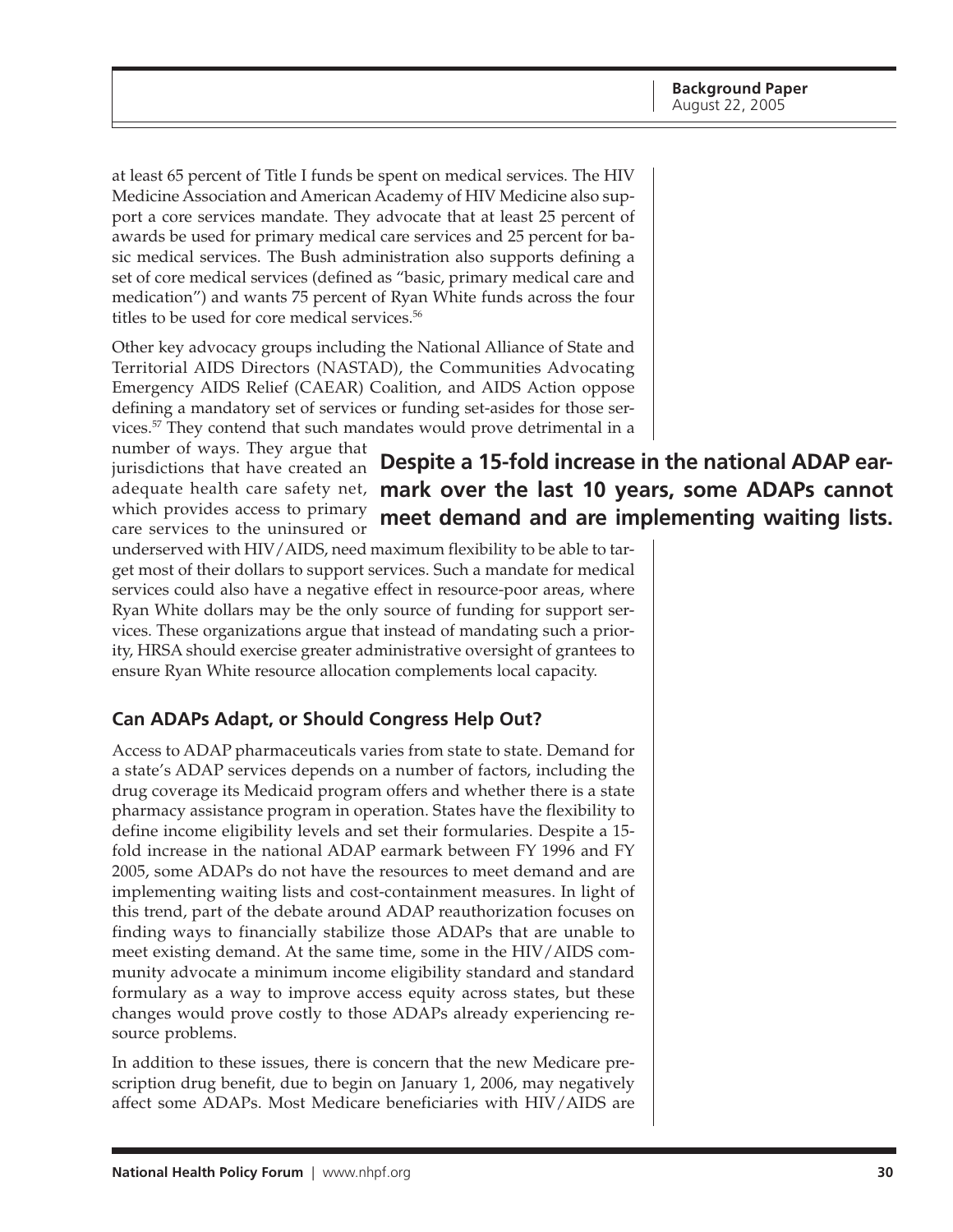dually eligible for Medicaid and will receive a low-income subsidy or "extra help" from the government to pay for premiums, deductibles, coinsurance, and any gaps in coverage under the new benefit. The estimated 35 percent of Medicare beneficiaries with HIV/AIDS who are not dual eligibles, however, will have to pay \$3,600 in out-of-pocket costs (such as deductibles, monthly premiums, coinsurance) before Medicare catastrophic drug coverage begins. If a beneficiary needs help paying premiums, deductibles, or other cost sharing, any contribution made by an ADAP toward those costs would not count toward the beneficiary's true out-of-pocket costs. Unless the beneficiary could pay for these costs him or herself, catastrophic coverage would never be triggered, leaving the beneficiary in a coverage gap and responsible for 100 percent of their drug costs. At this point they would likely return to ADAPs as their source for prescription drugs again.<sup>58</sup>

In terms of improving the programs' financial status, ADAPs are currently eligible to receive significant discounts on prescription drugs through the federal "340B" drug discount program. As of June 2004, 51 of 57 ADAPs participated in the 340B program. One suggested way to increase ADAPs' purchasing power beyond that of the 340B program is to extend to ADAPs the federal ceiling price that is currently given by drug manufacturers to the Department of Veterans Affairs, Department of Defense, PHS, and the Coast Guard. NASTAD, the CAEAR Coalition, and AIDS Action support this option. Among other ways to stabilize ADAPs, the Bush administration recommends giving the Secretary of DHHS the authority to redistribute any Title I and II funds unspent by grantees to state ADAPs with the greatest need. Others have suggested that ADAPs could collect significant revenues by consistently collecting income-based fees as outlined in the statute.59

Aside from funding of ADAPs specifically, issues of core formularies and standardized income eligibility levels remain debatable. The Bush administration supports giving the Secretary the authority to develop a list of core medications based on the PHS HIV/AIDS Clinical Practice Guidelines that would be the priority for federal funding, but it does not recommend a minimum income eligibility level.<sup>60</sup> AIDS Action supports setting a minimum income eligibility level of 350 percent of the FPL and establishing an open formulary. The HIV Medicine Association, the American Academy of HIV Medicine, and the Southern AIDS Coalition recommend setting an income eligibility floor at 300 percent of the FPL. 61 NASTAD opposes any core formulary requirement or minimum income eligibility level; it argues that setting a standard formulary might actually reduce access by creating a formulary ceiling above which more generous states might not continue to go. (NASTAD also asserts that states might redirect state revenues to other areas, instead.) Defining a core formulary would also place financial strains on those states with leaner formularies, perhaps forcing them to redirect their Title II base awards to bring their ADAPs into compliance.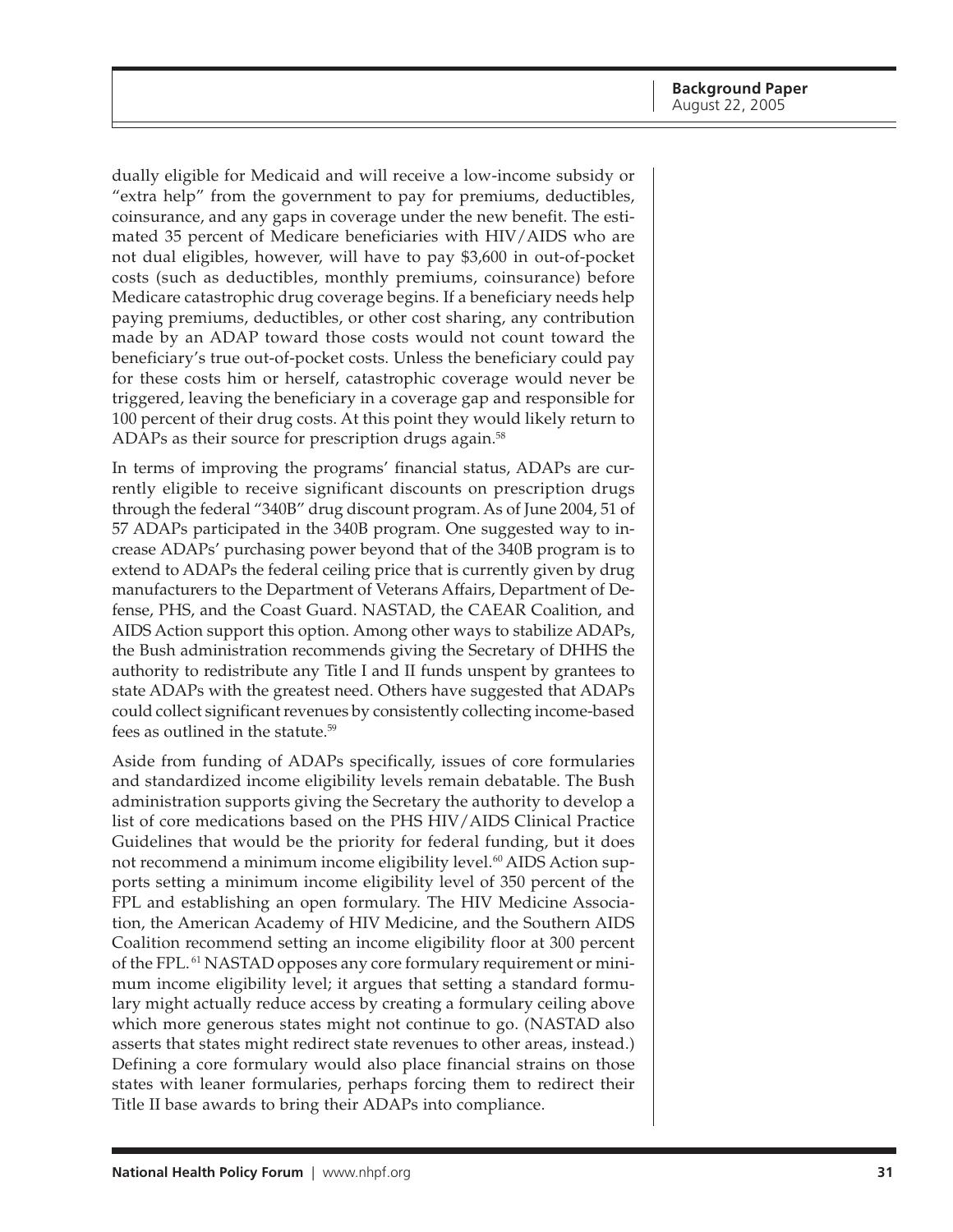### <span id="page-31-0"></span>**Spotlight on Accountability**

The Bush administration has put forth a number of recommendations focused on improving accountability for Ryan White resources. They include improving grantee reporting of system and client-level data and strengthening the payer of last resort role by conducting regular audits. $62$ The DHHS Office of the Inspector General found in a 2004 report that Ryan White Title I and II grantees' monitoring of their subgrantees was limited and could be improved through guidance from HRSA.<sup>63</sup> NASTAD cautions against mandating any one-size-fits-all approaches to monitoring grantees. It supports increased data sharing between Medicaid and Medicare with ADAPs to ensure that ADAP funds only pay for drugs when no other coverage is available.<sup>64</sup>

#### **Starting from Scratch: Scrapping the Existing Title Structure**

A small but vocal minority argue that the existing title structure should be done away with completely and that the authorizers should create an entirely new program. One suggestion would be to direct all funding to states in two streams—one for medical and support services and the other for drug assistance—allowing states to set priorities and distribute funds. Along this line, the AIDS Healthcare Foundation has proposed streamlining the Act into two programs: one for services and one for drugs, with grants available to cities and to states. They argue that reducing the title structure to two would improve coordination across grantees and reduce administrative costs. Supporters of maintaining the current title structure argue that such changes would create major dislocations in funding, which could lead to discontinuity in services for many people living with HIV/AIDS.

## **CONCLUSION**

Many people with HIV/AIDS who are able to access HAART are living longer, more productive lives. With somewhere between 40 and 60 percent of people with HIV/AIDS not receiving regular treatment and an estimated 22,000 new people with HIV in need of services each year, pressure continues to mount on safety net programs that serve or are designed for people with HIV/AIDS, like Medicaid and the Ryan White CARE Act. Policymakers have the difficult task of balancing the policy goal of providing equitable access to treatment for low-income, uninsured people living with HIV/AIDS across the country with the reality of finite resources, 15 years of funding history, and the voices of a variety of interest groups.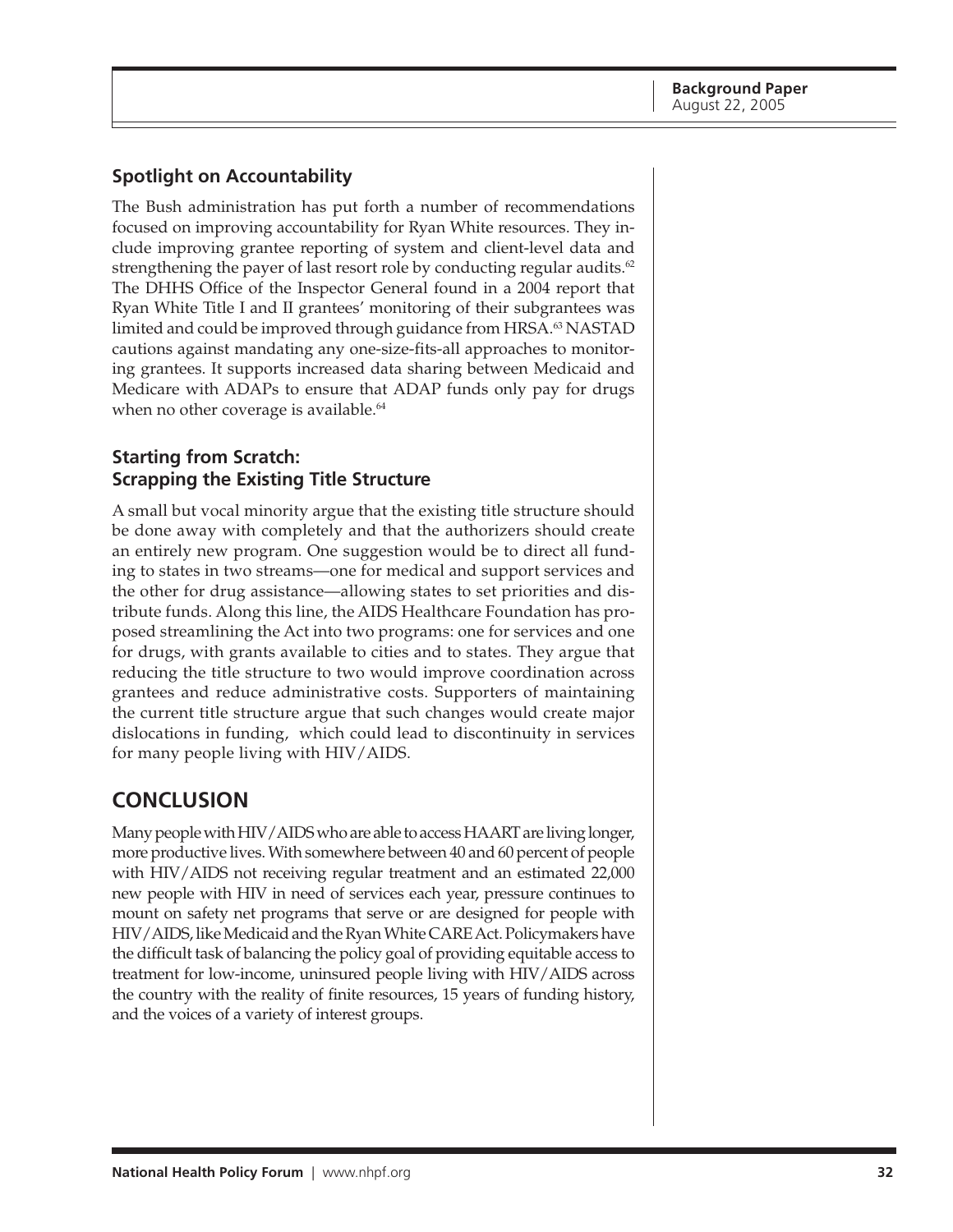### <span id="page-32-0"></span>**ENDNOTES**

1. Centers for Disease Control and Prevention (CDC), *HIV/AIDS Surveillance Report: Cases of HIV Infection and AIDS in the United States, 2003*, 15, table 7; available at [www.cdc.gov/](http://www.cdc.gov/hiv/stats/2003SurveillanceReport.htm) hiv/stats/2003SurveillanceReport.htm.

2. James G. Kahn *et al.*, "Health and Federal Budgetary Effects of Increasing Access to Antiretroviral Medications for HIV by Expanding Medicaid," *American Journal of Public Health*, 91, no. 9, September 2001, 1464–1473.

3. M. G. Fowler *et al.,* "Progress in preventing perinatal HIV transmission in the United States," conference summary, *Emerging Infectious Diseases,* November 2004; available at [www.cdc.gov/ncidod/EID/vol10no11/04-0622\\_02.htm.](http://www.cdc.gov/ncidod/EID/vol10no11/04-0622_02.htm)

4. R. S. Janssen *et al.*, "Advancing HIV Prevention: New Strategies for a Changing Epidemic—United States, 2003," *Morbidity and Mortality Weekly Report*, 52, no. 15, April 18, 2003, 329–332.

5. Rapid tests using blood draws had been approved by the FDA prior to 2002. The finger prick rapid test was approved in 2002 and was granted a Clinical Laboratory Improvements Amendments (CLIA) waiver in 2003. "FDA approves First Oral Fluid Based Rapid HIV Test Kit," press release, March 26, 2004; available at [www.fda.gov/bbs/topics/news/](http://www.fda.gov/bbs/topics/news/2004/NEW01042.html) 2004/NEW01042.html.

6. Richard Perez-Pena, "New H.I.V. Test Put Cities in a Quandary," *New York Times*, June 6, 2005.

7. Christopher D. Pilcher *et al.*, "Detection of Acute Infections during HIV Testing in North Carolina," *New England Journal of Medicine*, 352, no. 18, May 5, 2005, 1873–1883; and Paul Galatowitsch, Antonio Urbina, and Timothy Law Snyder, "Breaking the AIDS Chain," *New York Times*, July 17, 2005.

8. CDC, "A Glance at the HIV/AIDS Epidemic," available at [www.cdc.gov/hiv/PUBS/](http://www.cdc.gov/hiv/PUBS/Facts/At-A-Glance.htm) Facts/At-A-Glance.htm.

9. Julie Louise Gerberding, "CDC's HIV Prevention Efforts: Success and Challenges," presentation to the President's Advisory Council on HIV/AIDS, February 7, 2005; available at [www.pacha.gov/meetings/presentations/p0205/Geberding.ppt#263,7,Awareness](http://www.pacha.gov/meetings/presentations/p0205/Geberding.ppt#263,7,Awareness of Serostatus Among People  with HIV and Estimates of Transmission) of Serostatus Among People with HIV and Estimates of Transmission.

10. CDC, "A Glance at the HIV/AIDS Epidemic."

11. CDC, *HIV/AIDS Surveillance Report*, table 3; and The Henry J. Kaiser Family Foundation, "Women and HIV/AIDS in the United States," HIV/AIDS Policy fact sheet, December 2004; available at [www.kff.org/hivaids/upload/Women-and-HIV-AIDS-in-the-United-States-](http://www.kff.org/hivaids/upload/Women-and-HIV-AIDS-in-the-United-States-UPDATE.pdf)UPDATE.pdf.

12. Kaiser Family Foundation (KFF), "The HIV/AIDS Epidemic in the United States," fact sheet, updated December 2004; available at [www.kff.org/hivaids/3029-04.cfm.](http://www.kff.org/hivaids/3029-04.cfm)

13. The HCSUS was funded through a cooperative agreement between the Agency for Healthcare Research and Quality (AHRQ) and RAND, a private nonprofit research institution. The study sampled 2,864 HIV-infected adults who were receiving regular medical care in January and February 1996. See AHRQ, "HCSUS Fact Sheet," December 1998; available at [www.ahrq.gov/data/hcsus.htm.](http://www.ahrq.gov/data/hcsus.htm)

14. KFF, "Distribution of Adults 19-64 by Insurance Status, State Data 2002-2003, U.S. 2003"; available at www.statehealthfacts.org/cgi-bin/healthfacts.cgi?action=compare&category= Health+Co[verage+%26+Uninsured&subcategory=Insurance+Status&topic=Distribution+of+](http://www.statehealthfacts.org/cgi-bin/healthfacts.cgi?action=compare&category=Health+Coverage+%26+Uninsured&subcategory=Insurance+Status&topic=Distribution+of+Adults+19%2d64) Adults+19%2d64.

15. Institute of Medicine (IOM), *Public Financing and Delivery of HIV/AIDS Care: Securing the Legacy of Ryan White*, May 13, 2004, 41–49.

**Endnotes** / continued ➤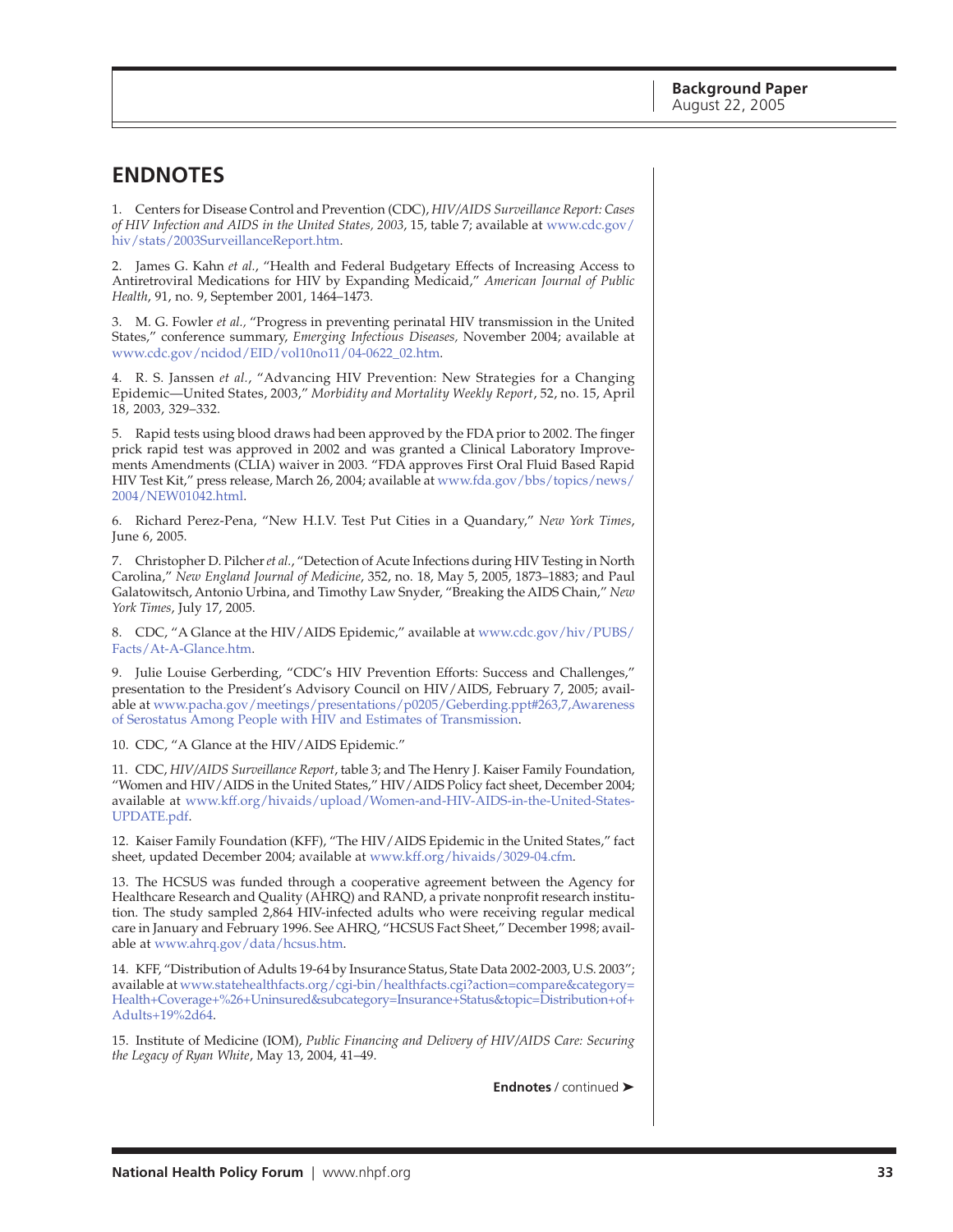#### **Endnotes** / continued

16. CDC, "Frequently Asked Questions and Answers About Coinfection with HIV and Hepatitis C Virus," January 2002; available at [www.cdc.gov/hiv/pubs/faq/HIV-HCV\\_](http://www.cdc.gov/hiv/pubs/faq/HIV-HCV_coinfection.pdf) coinfection.pdf.

17. Theodore M. Hammett, Mary Patrician Harmon, and William Rhodes, "The Burden of Infectious Disease Among Inmates of and Releases from U.S. Correctional Facilities, 1997," *American Journal of Public Health*, 92, no. 11, November 2002, 1789–1794.

18. Center for Medicaid and State Operations, "Medicaid and Acquired Immunodeficiency Syndrome (AIDS) and Human Immunodeficiency Virus (HIV) Infection," fact sheet, Centers for Medicare & Medicaid Services (CMS), Department of Health and Human Services (DHHS), January 2004; available at [www.cms.hhs.gov/hiv/hivfs.asp.](http://www.cms.hhs.gov/hiv/hivfs.asp)

19. Individuals are considered "categorically eligible" for Medicaid if they qualify for the SSI program, which is administered by the Social Security Administration (SSA). According to the SSA, an individual is considered disabled if they "cannot engage in any substantial gainful activity because of a physical or mental impairment," are unable to do their previous work or other comparable work considering their age, education, and work experience, and the impairment is expected to result in either death or last for at least 12 months in a row. See Social Security Handbook, "Definition of Disability for Disabled Worker's Benefits," section 507; available at [www.ssa.gov/OP\\_Home/handbook/handbook.05/](http://www.ssa.gov/OP_Home/handbook/handbook.05/handbook-0507.html) handbook-0507.html.

20. In 2005, SSI's earned income limit for an individual is \$1,243 per month and \$599 for unearned income. The resource limit for an individual is \$2000. SSA excludes a number of key assets when it calculates the resource limit: one home, one car, personal affects and household goods, life insurance policies, and funeral policies. See SSA, "Update 2005," January 2005; available at [www.ssa.gov/pubs/10003.pdf.](http://www.ssa.gov/pubs/10003.pdf)

21. KFF, "Medicare and HIV/AIDS," HIV/AIDS Policy fact sheet, September 2004, available at [www.kff.org/hivaids/upload/Fact-Sheet-Medicare-and-HIV-AIDS.pdf.](http://www.kff.org/hivaids/upload/Fact-Sheet-Medicare-and-HIV-AIDS.pdf)

#### 22. CDC, *HIV/AIDS Surveillance Report*, table 10.

23. For more information about SSDI and SSI and their linkages to Medicare and Medicaid see Karen Matherlee "Bridging Silos, Part I: Linkages among the DI, SSI, Medicare, and Medicaid Programs" and "Bridging Silos, Part II: DI, SSI, Medicare, and Medicaid Issues and Initiatives," National Health Policy Forum, Background Papers, November 14, 2003; available at [www.nhpf.org/pdfs\\_bp/BP\\_SSI-DI\(Pt-1\)\\_11-03.pdf](http://www.nhpf.org/pdfs_bp/BP_SSI-DI(Pt-1)_11-03.pdf) and [www.nhpf.org/](http://www.nhpf.org/pdfs_bp/BP_SSI-DI(Pt-2)_11-03.pdf) pdfs\_bp/BP\_SSI-DI(Pt-2)\_11-03.pdf, respectively.

24. CMS, "Information Partners Can Use on: People with Medicare and HIV/AIDS. New Medicare Prescription Drug Coverage," tip sheet, July 5, 2005, available at [www.cms.hhs.gov/medicarereform/AIDS.pdf.](http://www.cms.hhs.gov/medicarereform/AIDS.pdf)

25. HIV/AIDS Bureau (HAB), "The AIDS Epidemic and the Ryan White CARE Act. Past Successes + Future Challenges. 2004-2005," Health Resources and Services Administration (HRSA); available a[t http://hab.hrsa.gov/publications/progress05.](http://hab.hrsa.gov/publications/progress05)

26. Office of AIDS Research (OAR), "FY 2006 Congressional Justification," National Institutes of Health; available at [www.nih.gov/od/oar/public/pubs/fy2006/fy06oarcj.pdf.](http://www.nih.gov/od/oar/public/pubs/fy2006/fy06oarcj.pdf)

27. Jack Whitescarver, NIH Office of AIDS Research, "FY 2006 Budget Request," testimony before the House Subcommittee on Labor-HHS-Education Appropriations, March 9, 2005; available at [www.nih.gov/od/oar/public/jwfy2006test.pdf.](http://www.nih.gov/od/oar/public/jwfy2006test.pdf)

28. Jon Cohen, "Is an Effective HIV Vaccine Feasible?" 309, *Science* (July 1, 2005); available at [www.sciencemag.org/cgi/reprint/309/5731/99.pdf.](http://www.sciencemag.org/cgi/reprint/309/5731/99.pdf)

- 29. OAR, "FY 2006 Congressional Justification."
- 30. CDC, *HIV/AIDS Surveillance Report*, table 2.

**Endnotes** / continued ➤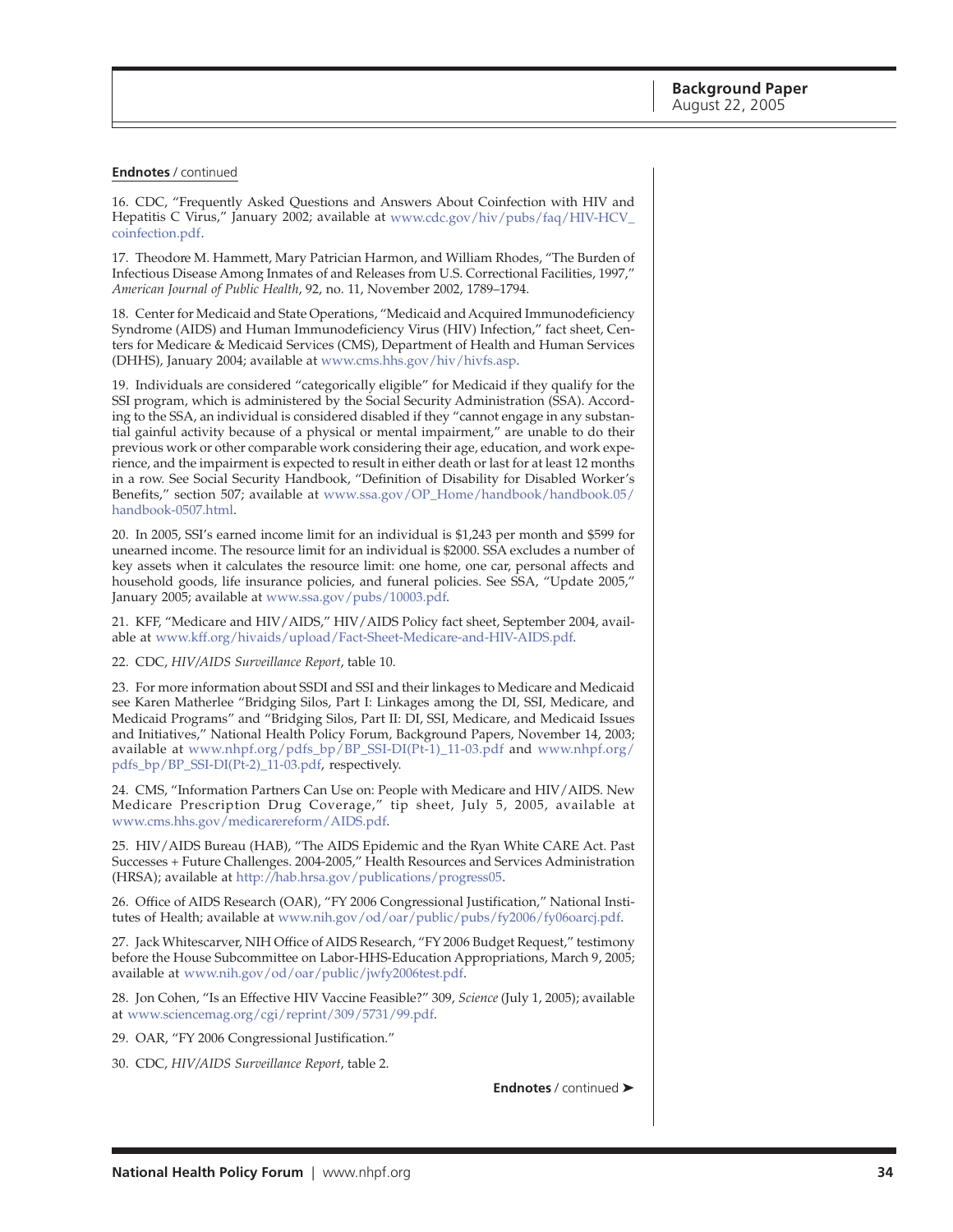#### **Endnotes** / continued

31. CDC, "Advancing HIV Prevention: The Four Strategies," fact sheet; available at [www.cdc.gov/hiv/partners/ahp\\_program.htm.](http://www.cdc.gov/hiv/partners/ahp_program.htm)

32. Deborah Cohen, Shin-Yi Wu, and Thomas A. Farley, "Cost-Effective Allocation of Government Funds to Prevent HIV Infection," *Health Affairs*, 24, no. 4 (July/August 2005): 915–926.

33. Institute of Medicine (IOM), *Measuring What Matters: Allocation, Planning, and Quality Assessment for the Ryan White CARE Act*, 2004, 46.

34. Public Law 101-381, Section 2; available a[t http://thomas.loc.gov/bss/d101/](http://thomas.loc.gov/bss/d101/d101laws.html) 101laws.html.

35. Public Health Service Act, Section 2604(b)(2).

36. HAB, *Ryan White CARE Act Annual Data Summary, Calendar Year 2002*, HRSA, July 2004; [ftp://ftp.hrsa.gov/hab/2002datasummary.pdf.](ftp://ftp.hrsa.gov/hab/2002datasummary.pdf)

37. Delaware, Maryland, Massachusetts, New Jersey, and Ohio provide drugs to those at 500 percent of the FPL.

38. Jennifer Kates *et al*., "The National ADAP Monitoring Project, Annual Report," The Henry J. Kaiser Family Foundation and the National Alliance of State and Territorial AIDS Directors (NASTAD), April 2005; available at [www.kff.org/hivaids/upload/Na](http://www.kff.org/hivaids/upload/National-ADAP-Monitoring-Project-Annual-Report-2005.pdf)tional-ADAP-Monitoring-Project-Annual-Report-2005.pdf.

39. The FDA has approved four classes of antiretrovirals, and each class has from one to ten drugs approved: protease inhibitors (PI) (eight drugs approved), nucleoside/nucleotide reverse transcriptase inhibitors (NRTI) (ten drugs approved), non-nucleoside reverse transcriptase inhibitors (NNRTI) (three drugs approved), and fusion inhibitors (FI) (one drug approved). Currently 38 ADAPs offer all eight protease inhibitors and 11 more offer seven protease inhibitors. South Dakota does not offer any. Forty-seven states and territories approve all ten NRTIs, 53 states and territories approve all three NNRTIs, and 33 states approve the only fusion inhibitor, Fuzeon. The DHHS guidelines for treating HIV/AIDS include 14 drugs that can prevent 19 opportunistic infections, such as hepatitis C or pneumonia. Currently 16 states and territories approve all 14 of these drugs; 15 provide fewer than ten. Massachusetts, New Hampshire, and New Jersey are the only states to approve of an open formulary, meaning all FDA-approved HIV related prescription drugs are offered.

40. NASTAD, "The ADAP Watch," August 10, 2005; available at [www.nastad.org/docu](http://www.nastad.org/documents/public/publicpolicy/NASTAD_ADAP_Watch_Aug_05-FINAL.pdf)ments/public/publicpolicy/NASTAD\_ADAP\_Watch\_Aug\_05-FINAL.pdf.

- 41. NASTAD, "The ADAP Watch."
- 42. HAB, "The AIDS Epidemic and the Ryan White CARE Act."
- 43. IOM, *Measuring What Matters*, 12.

44. DHHS, "Ryan White CARE Act Reauthorization Principles," fact sheet, July 27, 2005, available at [www.dhhs.gov/news/press/2005pres/ryanwhite.html.](http://www.dhhs.gov/news/press/2005pres/ryanwhite.html)

45. Marcia Crosse, Government Accountability Office (GAO), "Ryan White CARE Act: Factors that Impact HIV and AIDS Funding and Client Coverage," GAO-05-841T, testimony before the Subcommittee on Federal Financial Management, Government Information, and International Security, Committee on Homeland Security and Governmental Affairs, U.S. Senate, June 23, 2005, 25; available at [www.gao.gov/new.items/d05841t.pdf.](http://www.gao.gov/new.items/d05841t.pdf)

- 46. DHHS, "Ryan White CARE Act Reauthorization Principles."
- 47. Crosse, testimony, 9–10.
- 48. DHHS, "Ryan White CARE Act Reauthorization Principles."
- 49. Crosse, testimony.

**Endnotes** / continued ➤